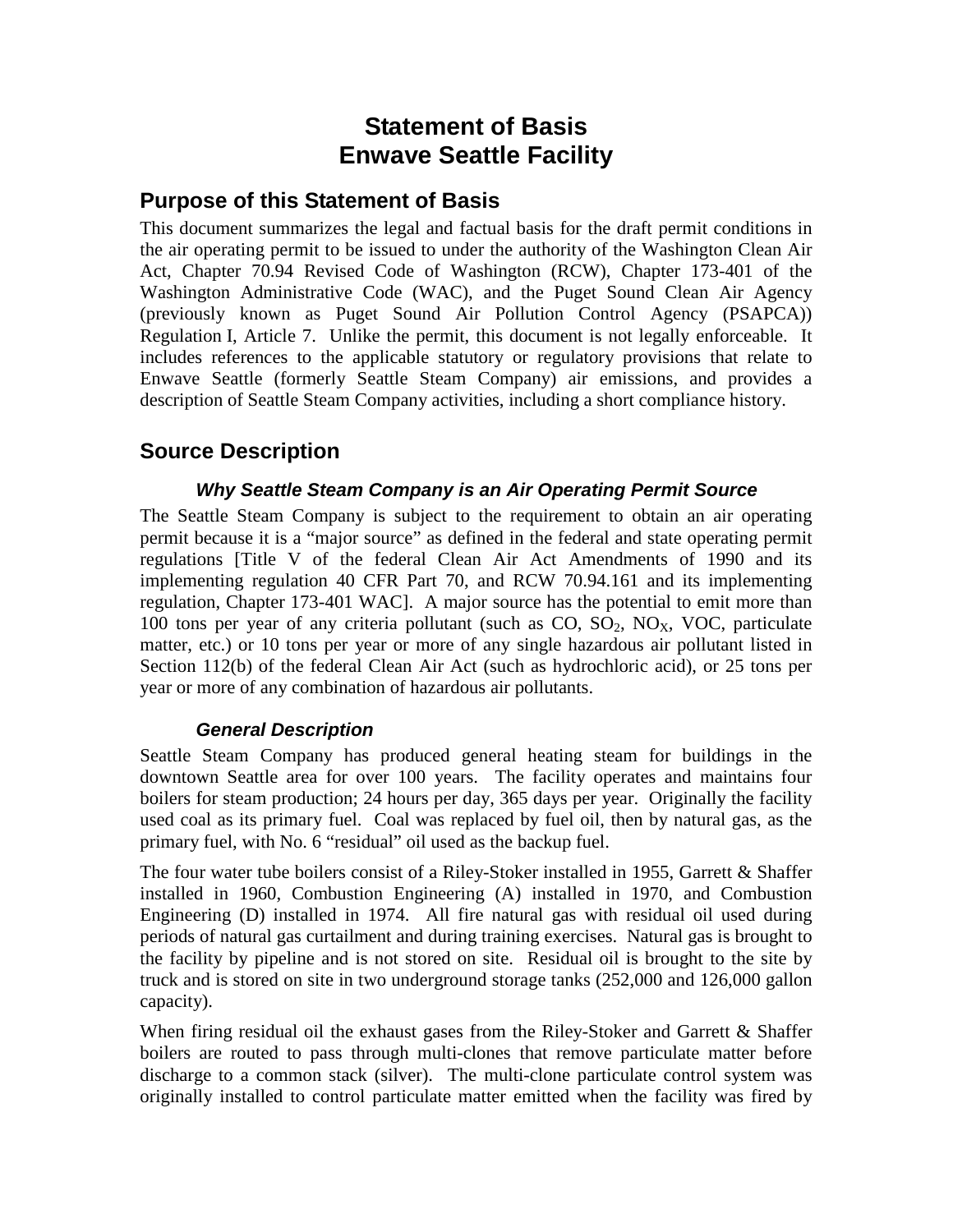coal. The Combustion Engineering boilers D and A have no exhaust gas pollution control equipment and discharge to a common stack (black).

Seattle Steam Company is allowed to burn residual oil for a maximum of 31 days each heating season subject to specific conditions approved in Board Resolution 893 as an alternative means of compliance by the Puget Sound Clean Air Agency Board of Directors on September 9, 1999 (see discussion of General Regulatory Order 7740 on Page [4](#page-3-0) [below\)](#page-3-0).

By Board Resolution No. 893, adopted September 9, 1999, and approving an alternate means of compliance, Seattle Steam Company is allowed to burn residual oil for a maximum of 31 days each heating season subject to certain conditions (See Section I.B.1. of the permit).

The Seattle Steam Company facility has a number of minor emission sources which include: a diesel-fired engine/generator for emergency power production, a diesel fuel storage tank (250 gallon) and residential-sized gas-fired water heaters.

## *Emission Units That Have Specific Requirements in the Air Operating Permit*

| <b>Boiler</b><br>No. | <b>Manufacturer</b>                                            | <b>Stack</b><br><i>(vented)</i><br>to) | <b>Rated</b><br>Capacity,<br>lb/hr steam                                | <b>Typical</b><br><b>Operating</b><br><b>Maximum</b> | <b>Fuels</b>                             | Year<br><b>Installed</b> | <b>Controls</b>                |
|----------------------|----------------------------------------------------------------|----------------------------------------|-------------------------------------------------------------------------|------------------------------------------------------|------------------------------------------|--------------------------|--------------------------------|
| $\mathbf{1}$         | Garrett $&$<br>Shaffer #861<br><b>Water Tube</b>               | Silver                                 | 150,000 $@$<br>140 psig (210)<br>$MMBtu/hr^{\dagger})$                  | 100,000<br>(140)<br>MMBtu/hr)                        | <b>Nat</b><br>Gas/Res<br>Oil             | $1960^{\ddagger}$        | Multiclone<br>(installed 1962) |
| 2                    | <b>Riley Stoker</b><br>#1899 Water<br>Tube                     | Silver                                 | $200,000 \; \textcircled{a}$<br>140 psig (280)<br>$MMBtu/hr^{\dagger})$ | 150,000<br>(210)<br>MMBtu/hr)                        | Nat<br>Gas/Res<br>O <sub>il</sub>        | $1955^{\ddagger}$        | Multiclone<br>(installed 1962) |
| $\overline{3}$       | Comb.-Engr.<br>$(A)$ #110511<br><b>Water Tube</b><br>(Standby) | <b>Black</b>                           | 170,000 $@$<br>140 psig (238)<br>$MMBtu/hr^{\dagger})$                  |                                                      | <b>Nat</b><br>Gas/Res<br>O <sub>il</sub> | 1974                     |                                |
| $\overline{4}$       | Comb.-Engr.<br>$(D)$ #110272<br>Water Tube                     | <b>Black</b>                           | 120,000 $@$<br>140 psig (168)<br>$MMBtu/hr^{\dagger})$                  |                                                      | Nat<br>Gas/Res<br>Oil                    | 1970                     |                                |

#### **Emission Unit #1 (EU-1) Steam Generating Process**

This emission unit consists of the following boilers used for generating steam at the Seattle Steam Company:

## <span id="page-1-1"></span>**Notes:**

 $\overline{a}$ 

<span id="page-1-2"></span>† The boilers are large enough that the Subpart Db of the New Source Performance Standards in Title 40, Code of Federal Regulations, Part 60 would apply, except that no construction<sup>[1](#page-1-0)</sup>, modification<sup>[2](#page-1-1)</sup>, or reconstruction<sup>[3](#page-1-2)</sup>, as defined in 40 CFR 60, has occurred after the June 19, 1984 effective date of Subpart Db.

<span id="page-1-0"></span><sup>&</sup>lt;sup>1</sup> *Construction* means fabrication, erection, or installation of an affected facility.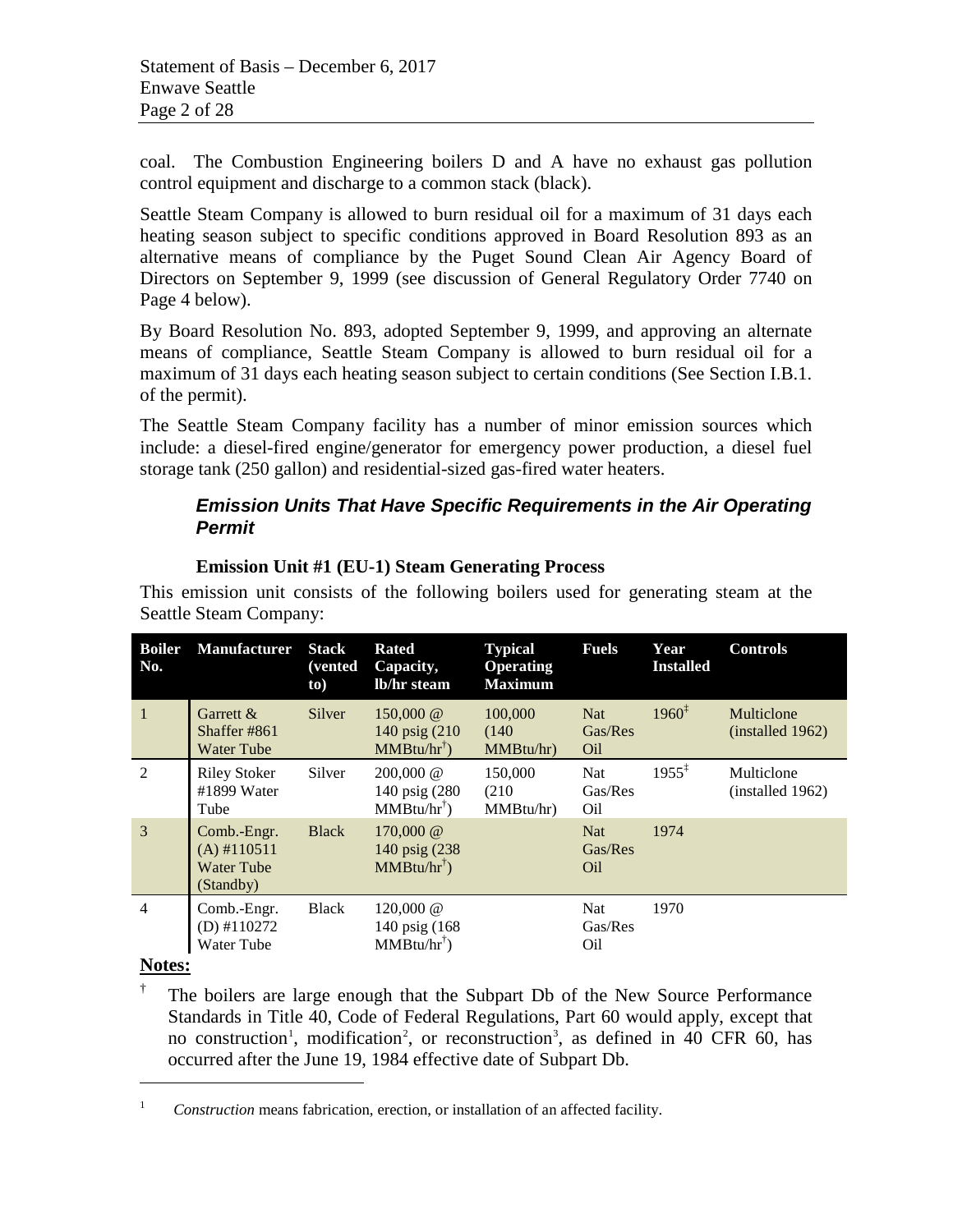$\ddot{\text{F}}$  Boiler No. 2 was installed before the Puget Sound Clean Air Agency was established, before there was a requirement for pre-construction approval.

## **Permit History**

 $\overline{a}$ 

## *Original Permit*

An air operating permit application was received by the Puget Sound Clean Air Agency from Seattle Steam Company on June 2, 1995 pursuant to WAC 173-401-500(3). The application was acknowledged to be complete in an October 27, 1995 letter from the Puget Sound Clean Air Agency. The draft air operating permit was published on December 8, 1997; the 30-day comment period expired January 7, 1998. The air operating permit had to be redrafted and republished due to the issuance of General Regulatory Order 7740. The Puget Sound Clean Air Agency "air operating permit template" had undergone significant changes by this time, calling for an extensive revision to not only the content, but also the format of the air operating permit. Draft was due to complete February 2001.

## *Administrative Amendment 1*

On July 28, 2004, Seattle Steam submitted an application to change the Responsible Official from James G. Young to Stanley Gent, P.E. Administrative Amendment 1 to make this change was issued on March 30, 2005.

#### *Administrative Amendment 2*

On February 18, 2015, Miller Nash Graham & Dunn submitted a letter advising the Agency of a change of ownership, and requested our records be changed to reflect the new company name, Enwave Seattle. This change was made.

## *Administrative Amendment 3*

On March 16, 2017, Seattle Steam submitted a request to change the Responsible Official from Stanley Gent to Brandon Oyer. This change was made.

- (1) The fixed capital cost of the new components exceeds 50 percent of the fixed capital cost that would be required to construct a comparable entirely new facility, and
- (2) It is technologically and economically feasible to meet the applicable standards set forth in 40 CFR 60.

<sup>&</sup>lt;sup>2</sup> *Modification* means any physical change in, or change in the method of operation of, an existing facility which increases the amount of any air pollutant (to which a standard applies) emitted into the atmosphere by that facility or which results in the emission of any air pollutant (to which a standard applies) into the atmosphere not previously emitted.

<sup>3</sup> *Reconstruction* means the replacement of components of an existing facility to such an extent that: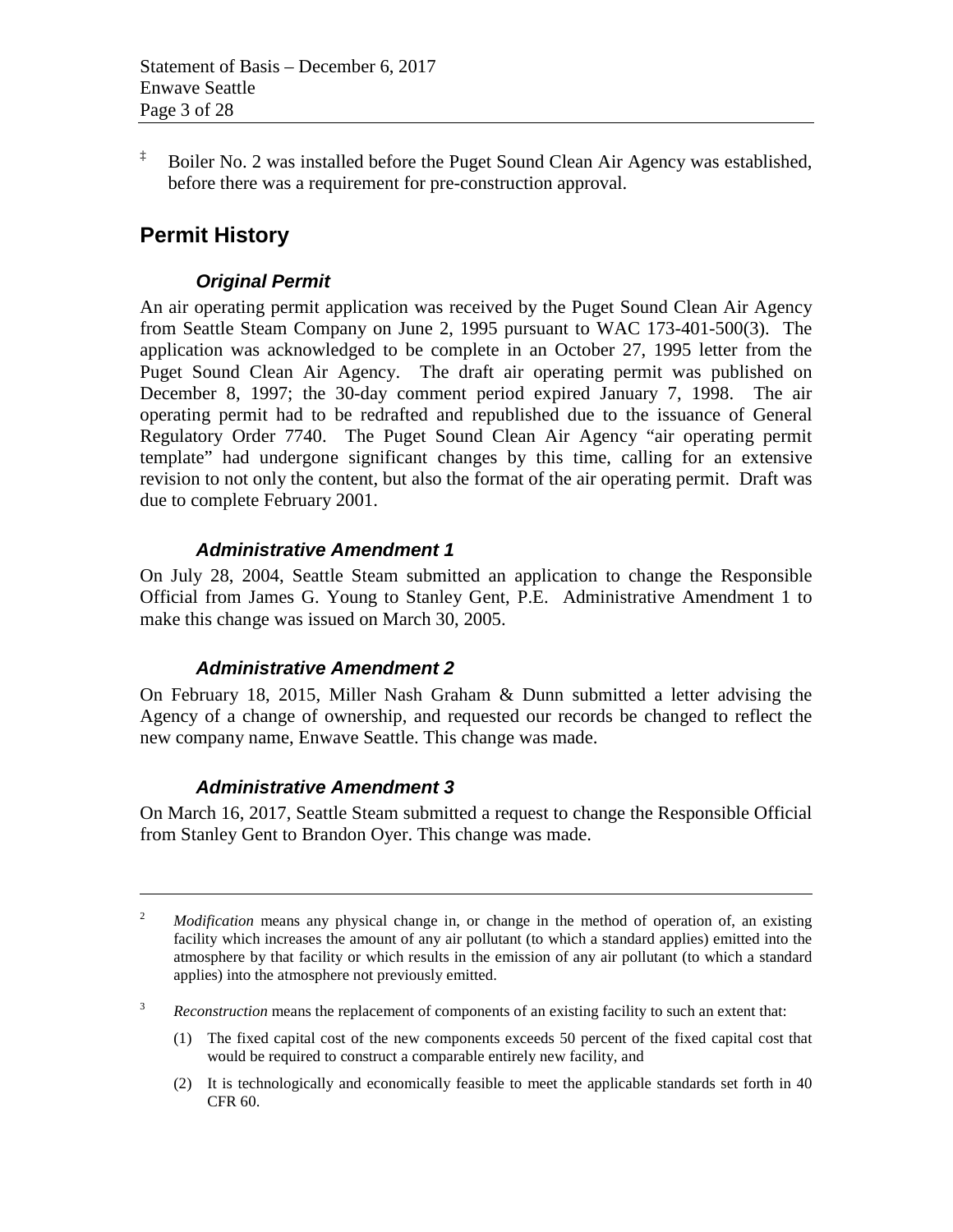## **Notice of Construction and Regulatory Order History**

Installation of the Riley-Stoker and Garrett & Shaffer Boilers predate the Puget Sound Clean Air Agency. While the Puget Sound Clean Air Agency has never issued Orders of Approval for construction of these emission units, they do have to comply with all the "general" Puget Sound Clean Air Agency regulations.

Notice of Construction (NOC) Order of Approval No. 106, issued July 3, 1969 for the installation of a Combustion Engineering (D) Boiler. The Puget Sound Clean Air Agency issued this NOC approval with no emission unit-specific approval conditions.

NOC Order of Approval No. 1066, issued September 25, 1973 for the installation of a Combustion Engineering (A) Boiler. This approval was issued with no emission unitspecific approval conditions.

General Regulatory Order No. 6517 issued May 8, 1997 for an alternate means of compliance was superceded and canceled by General Regulatory Order No. 7740.

<span id="page-3-0"></span>General Regulatory Order No. 7740 issued September 9, 1999 for an alternate means of compliance. Puget Sound Clean Air Agency Regulation I, Article 9.04, Opacity Standards for Equipment with Continuous Opacity Monitoring Systems, requires emission monitoring for all fuel burning equipment (excluding equipment burning distillate oil or gaseous fuel) rated at 100 million Btu per hour or greater. This requirement affects Seattle Steam Company. Seattle Steam Company requested an alternate means of compliance, as allowed by Puget Sound Clean Air Agency Regulation I, Section 3.23, to operate its boilers without the installation of continuous monitors. This was because Seattle Steam uses less than 3,822,000 gallons of No. 6 oil (residual oil) as backup fuel for per year, which is equivalent to about 30 days per year of operation. The Puget Sound Clean Air Agency Board of Directors approved the alternate means of compliance as Board Resolution No. 893 on September 9, 1999, and the Puget Sound Clean Air Agency has submitted such approval to the Washington Department of Ecology for inclusion in the State Implementation Plan (SIP).

# **Compliance History**

During the past five years, the Puget Sound Clean Air Agency conducted seven compliance inspections of Seattle Steam Company. The Agency has not issued any notices of violation during this time, but has issued the following Compliance Status Reports (CSRs).

**January 25, 2001**: CSR requesting clarification on statement that established correlation factors "in process of being incorporated into O/M plan" as required by Condition 5 of General Regulatory Order 7740. Response indicated that operating procedures were amended to provide new operating guidelines in early December of 2000.

**June 6, 2000**: CSR requiring Seattle Steam to report containing monthly residual fuel oil usage for calendar year 1999, pursuant to Condition 3 of General Regulatory Order 7740. The report was submitted by the deadline of June 30, 2000.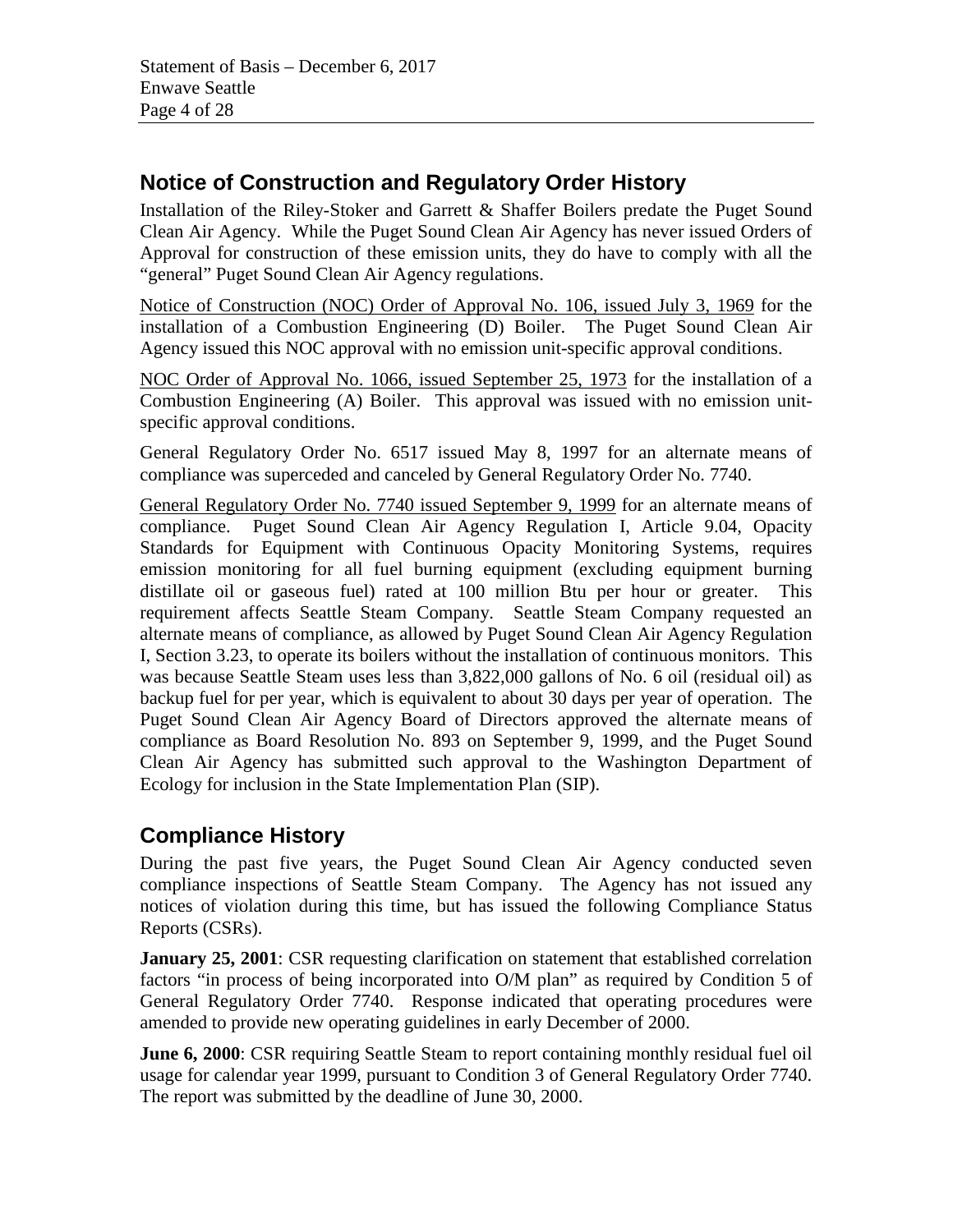Statement of Basis – December 6, 2017 Enwave Seattle Page 5 of 28

**September 11, 1998:** CSR requiring Seattle Steam to report residual fuel oil usage May 1997 thru May 1998 per Condition 4 of General Regulatory Order 6517. On September 16, 1998 Seattle Steam submitted a report indicating usage 23,553 gallons residual oil over that time period (in compliance with applicable limits).

**April 4, 1996**: CSR requiring Seattle Steam to explain and describe corrective actions regarding disturbed pipe insulation that was "asbestos containing material (ACM)." According to Seattle Steam response, ACM had been disturbed January 1996. The disturbed ACM was abated by April 8, 1996, according to a written response statement provided to the Agency by Seattle Steam on April 15, 1996.

## **Emission Inventory**

Emissions at this facility come primarily from the operation of the four boilers. The boilers operate almost entirely on natural gas and only use residual fuel as an emergency backup fuel when natural gas is curtailed, and for training. Curtailment usually is caused by the cold weather demands during the winter months. Puget Sound Clean Air Agency Order No. 7740 limits Seattle Steam Company's use of residual oil to not more than 3,822,000 gallons during any 12-month period. This is equivalent to about 31 days of full operation. The actual amount of time residual oil has been used is about a half-dozen times per year, and some of the times the use of oil has been for training.

| Criteria Air Pollutants              |                  |                             |                  |                  |          |
|--------------------------------------|------------------|-----------------------------|------------------|------------------|----------|
|                                      | <b>1994</b> tons | <b>1995</b> tons            | <b>1996 tons</b> | <b>1997 tons</b> | 1998tons |
| Carbon Monoxide                      | 28               | 27                          | 30               | 28               | 28       |
| Nitrogen Oxides (Oxides of Nitrogen) | 230              | 238                         | 215              | 213              | 197      |
| Particulate Matter                   |                  |                             | 4                |                  |          |
| Sulfur Dioxide (Sulfur Oxides)       | 12               | $\mathcal{D}_{\mathcal{L}}$ | 25               |                  | 68       |
| Volatile Organic Compounds (VOCs)    |                  |                             |                  |                  |          |

The emissions of common pollutants are listed below.

| <b>Toxic Air Contaminants</b> |                         |          |          |          |          |
|-------------------------------|-------------------------|----------|----------|----------|----------|
|                               | 1994 lbs                | 1995 lbs | 1996 lbs | 1997 lbs | 1998 lbs |
| Toxic Air Contaminants (TACs) | <b>Not</b><br>Available | 1.920    | 2,240    | 2,040    | 2,188    |

The total annual reported emissions of VOC has been 1 ton per year since 1993 as calculated using published EPA emission factors. This value limits the total amount of TACs to less than the reporting trigger values of 2 tons for any one TAC as required in Regulation I, Section 7.09(a).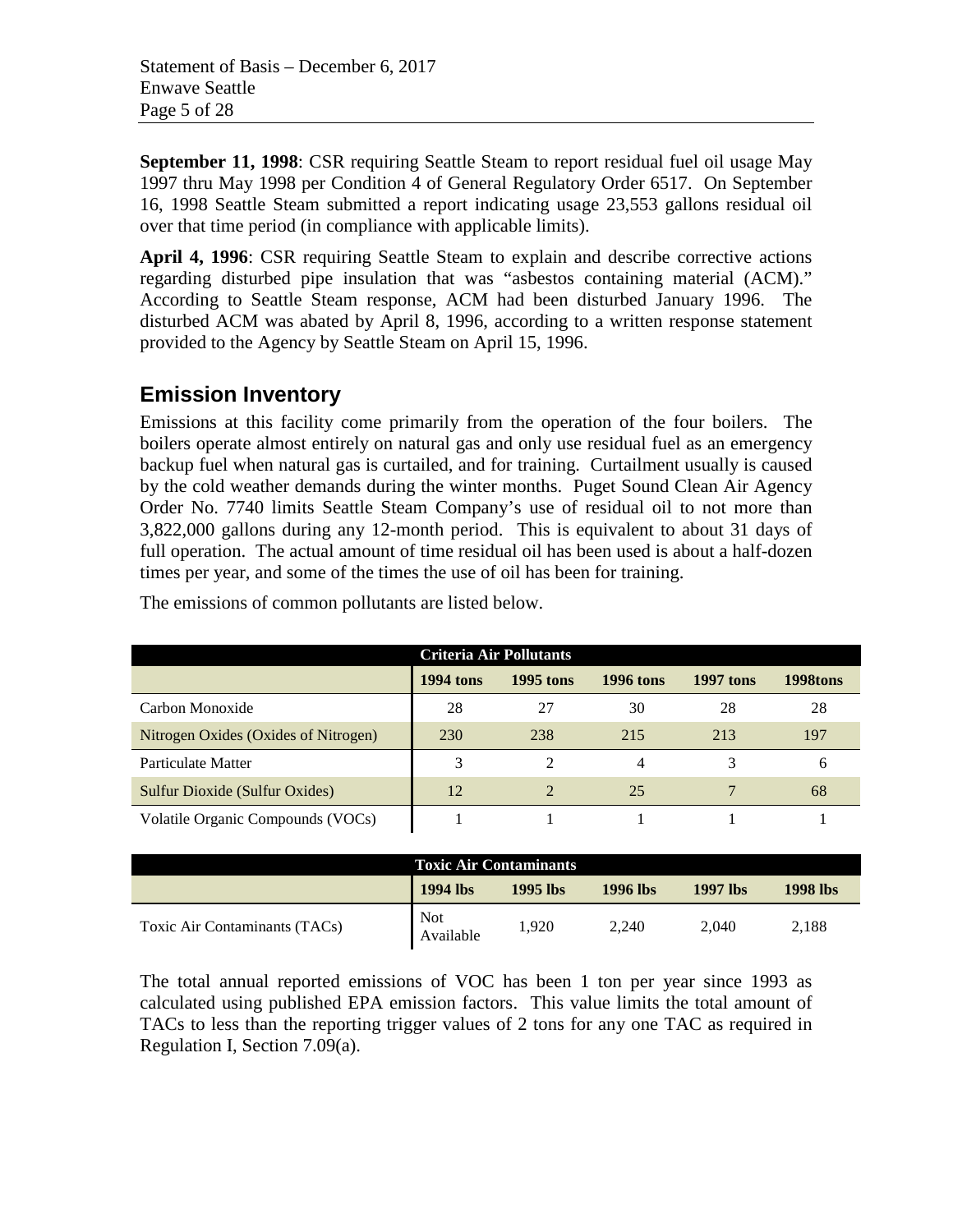# **Explanation of Applicable Requirements**

Applicable requirements are listed in several sections of this operating permit as outlined below. The permit only lists the requirements that the Puget Sound Clean Air Agency has determined to be within the scope of the definition of "applicable requirements" under the operating permit program. Seattle Steam Company is legally responsible for complying with all applicable requirements of the operating permit as well as other requirements that do not fit the definition of "applicable requirements" found in Chapter 173-401 Washington Administrative Code (WAC). Some of the applicable requirements contain terms or monitoring, maintenance and recordkeeping that require detailed explanation in this statement of basis. The specific conditions are listed below, along with any necessary explanations in monitoring, maintenance and recordkeeping requirements.

## *Applicable Requirements*

 $\overline{a}$ 

Seattle Steam Company is subject to all the requirements listed in Section I of the permit. Section I.A contains the requirements that are applicable facility-wide and Section I.B contains requirements applicable only to specific emission units. The requirements in Section I.B apply only to the specific emission units cited; however, the requirements in Section I.A also apply to the specific emission units or activities described in Section I.B. If the monitoring, maintenance and recordkeeping method for any requirement in Section I.A is more extensive for specific emission units, that requirement is repeated in Section I.B with the additional monitoring, maintenance and recordkeeping requirements.

The requirement tables in Section I contain the following columns, identified here as column 1 on the left through column 7 on the right:

- 1. The identifier for the requirement, with each row numbered sequentially. Each row number is preceded by an identifier; "I.A." for facility-wide emission limits, and "EU-N.n" for emission unit specific conditions, where "N" is the number of the emission unit, and "n" is the row number of the requirement. This column is for information only and is not enforceable.
- 2. The citation for the applicable requirement. This can be a Puget Sound Clean Air Agency requirement, a Washington State Department of Ecology requirement, or a federal requirement. All requirements are federally enforceable unless they are identified in column two by the words "*STATE ONLY*."
- 3. The adoption or effective date of the requirement. In some cases, the effective dates of the **federally enforceable requirement** and the **state only requirement**  are different because only requirements approved by EPA through Sections 110, 111, and 112 of the federal Clean Air Act are federally enforceable, and either the state has not submitted the requirement to the EPA or the EPA has not yet approved it. When the EPA does approve the later requirement by adopting it into the State Implementation Plan, or "SIP"<sup>[4](#page-5-0)</sup>, the old requirement will be

<span id="page-5-0"></span><sup>4</sup> "SIP" means "state implementation plan" which is a plan for improving or maintaining air quality and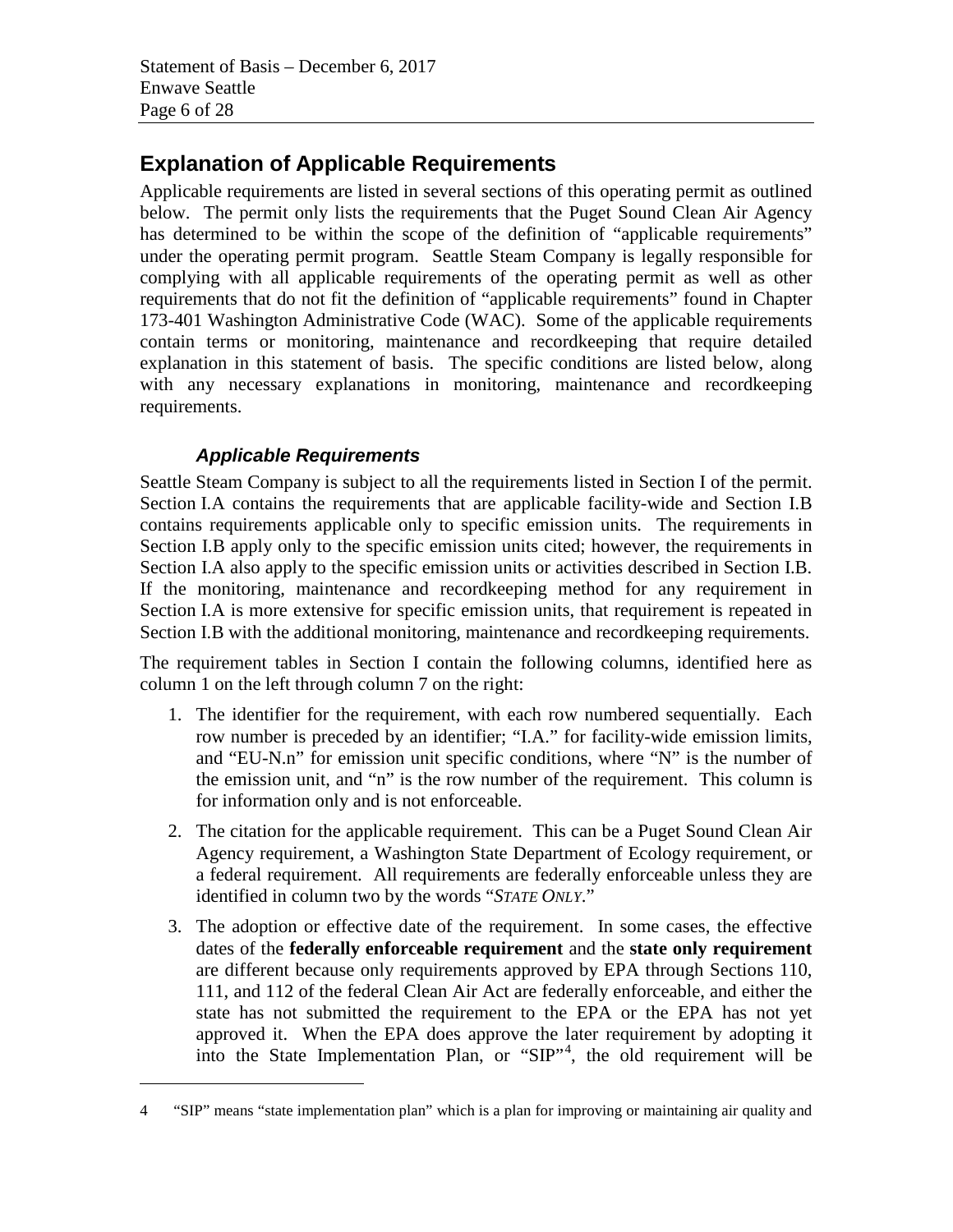replaced and superceded by the new requirement. This replacement will take place automatically, with no changes being made to this permit until the permit is reissued.

- 4. A "paraphrasing" of the applicable requirement. In the event of conflict or omission between the information contained in the fourth column and the actual statute or regulation cited in the second column, the requirements and language of the actual statute or regulation cited shall govern. This column is for information only and is not enforceable.
- 5. The Monitoring, Maintenance & Recordkeeping Method that will be used by the facility to "reasonably assure continuous compliance" with the applicable requirement. Each compliance method is listed and linked to a full description in Section II of the air operating permit. Following these methods is an enforceable requirement of this permit.
- 6. The averaging time for the reference test method.
- 7. The reference method associated with an applicable emission limit that is to be used if a source test is required. In some cases where the applicable requirement does not cite a test method, one has been added.

## *Section I.A. (Facility-wide)*

 $\overline{a}$ 

#### **Requirement IA.1 – General Regulation**

Requirement IA.1 contains the preamble to WAC 173-400-040, which itself contains all the basic emission limitations in Chapter 173-400 WAC. The brief sentence "Emissions from a common stack must meet the most restrictive standard of any of the connected emissions units" paraphrases several sentences in the actual regulation. The intent of this part of the rule is that when a facility has two or more processes venting through a common stack, and there is no practical way to distinguish how much each process contributes to the emissions from the stack, the most stringent emission standard in Chapter 173-400 WAC applies. It should be noted, however, that the "most stringent standard" provision does not apply to emission limits not contained in Chapter 173-400 WAC, such as the limits in notices of construction.

Seattle Steam Company has two exhaust stacks; the silver stack vents both the RS and GS boilers while the black stack vents both the CED and CEA boilers.

complying with the Federal Clean Air Act. The Federal Clean Air Act requires states to submit these plans to the US EPA for its review and approval. This plan must contain the rules and regulations of the state agency or local air authority necessary to implement the programs mandated by Federal law. Once the EPA adopts the plan or elements of it, the plan and its requirements become "federally enforceable" by EPA. New or modified state or local rules are not federally enforceable until they are "adopted into the SIP" by the EPA.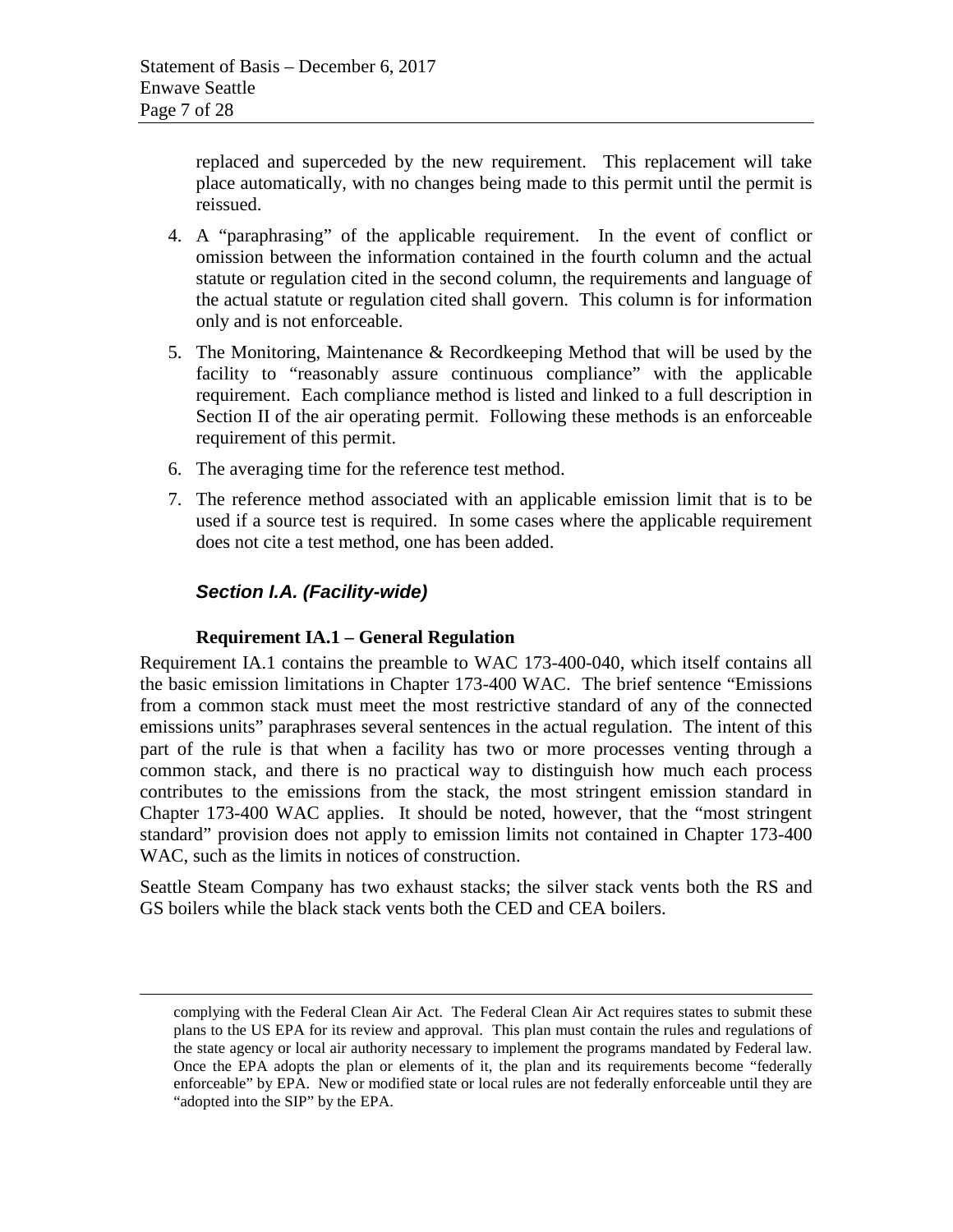## **Requirements IA.2 - General Opacity**

Requirement IA.2 regulates visible emissions from opacity emission points that do not have continuous opacity monitoring systems (COMS). Both WAC 173-400-040(1) and Puget Sound Clean Air Agency Regulation I, Section 9.03 standards are 20% opacity and apply to all stationary sources. Regulation I, Section 9.03 applies to all stationary sources that do not have continuous opacity monitoring systems, but WAC 173-400-040(1) applies to all sources, with or without a COMS. The monitoring method is based on monthly visual inspections of all emission points (including the stacks, and anything else that might emit any opacity) at Seattle Steam Company, with the source taking corrective action or using the reference test method, WDOE Method 9A, to determine opacity if any visible emissions are noted. The Puget Sound Clean Air Agency has determined that the monitoring should be monthly for the reasons listed below:

- 1) Initial compliance. The Puget Sound Clean Air Agency has not issued a Notice of Violation (NOV) to Seattle Steam Company for a violation of visible emission requirements in the past five years.
- 2) Margin of compliance. The Seattle Steam Company does not have any units that normally emit opacity, other than specifically listed emission units such as the boilers. No Puget Sound Clean Air Agency inspector has observed opacity emissions from any source other than the boiler stacks.
- 3) Variability of process and emissions. The ancillary processes are variable, depending upon fuel type and overall rate of operation of the particular emission unit. All potential sources of particulate emissions and/or opacity are to be maintained in accordance with the O&M Plan. The most significant variable affecting emissions would be the degree to which Seattle Steam Company follows the O&M Plan.
- 4) Environmental impacts of problems. Observed opacity is generally related to emissions of particulate matter or finely divided liquid droplets. All the emission points at Seattle Steam Company combined, including the boiler stacks, normally emit less than three tons of particulate per year, which is not significant in most cases. A temporary maintenance problem is unlikely to result in emissions that would have a significant environmental impact.
- 5) Technical considerations. Seattle Steam Company is required to inspect all areas of the facility that have a reasonable chance of having opacity emissions at least once per quarter, and is required to follow O&M Manual procedures for minimizing opacity and particulate matter emissions by careful maintenance of good combustion conditions and during boiler ash handling operations.

## **Requirement IA.3 – Standards, SO2**

Puget Sound Clean Air Agency Regulation I, Section 9.07 and WAC 173-400-040(6) have been grouped together under Requirement IA.3 since they are equivalent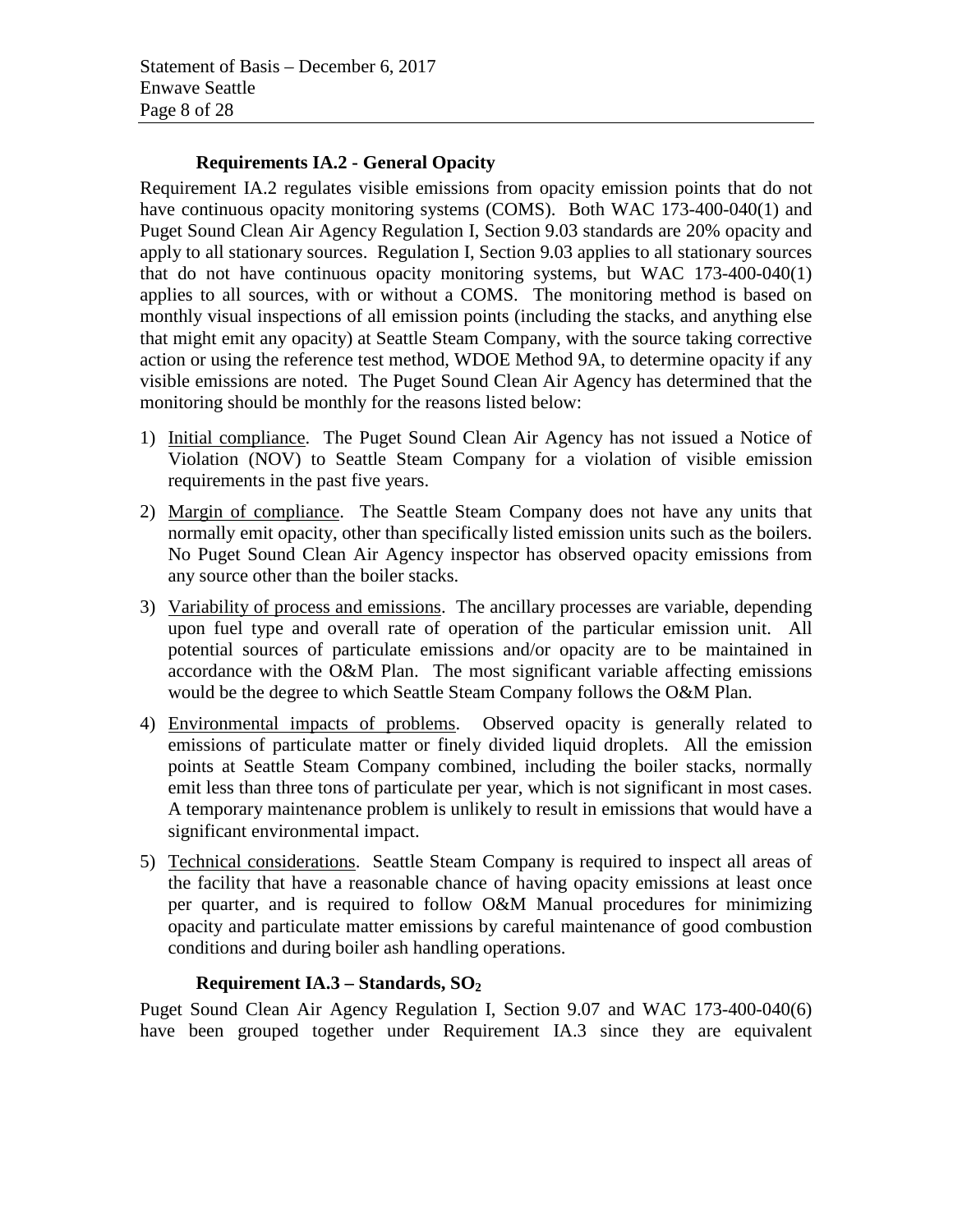requirements  $(SO<sub>2</sub>$  emissions not to exceed 1,000 parts per million on a dry, volumetric basis<sup>[5](#page-8-0)</sup> (ppmdy) corrected to 7%  $O_2$ ) and have the same monitoring requirements.

The second paragraph of WAC 173-400-040(6), which is not in the Puget Sound Clean Air Agency regulations and is not adopted into the SIP, allows for exceptions to this requirement if the source can demonstrate that there is no feasible method of reducing the  $SO<sub>2</sub>$  concentrations to 1,000 ppmdv. This requirement is not federally enforceable.

The boilers primarily burn natural gas, with No. 6 residual oil as "back-up" during periods of natural gas curtailment and training. Puget Sound Clean Air Agency Regulatory Order No. 7740 limits Seattle Steam Company's use of residual oil to not more than 3,822,000 gallons during any 12-month period. Seattle Steam Company is incapable of violating the  $SO<sub>2</sub>$  limit while complying with the other requirements in the air operating permit. The following calculations for natural gas and residual oil show that it is mathematically impossible for a unit to emit 1,000 ppmdv sulfur dioxide while burning natural gas or complying with the sulfur content limitation in Puget Sound Clean Air Agency Reg I: 9.08(a).

#### *Natural gas:*

Natural gas is a mixture of gaseous hydrocarbons, with at least 80 percent methane (by volume), and of pipeline quality, such as the gas sold or distributed by any utility company regulated by the Washington Utilities and Transportation Commission. Natural gas may also be referred to as "pipeline quality natural gas." Seattle Steam Company receives the same natural gas as all of the other natural gas consumers, private and industrial, in the Northwest. According to Section 1.4-3 of AP-42, natural gas contains approximately 0.2 grain per hundred cubic feet (2000 grains of sulfur per  $10^6$  ft<sup>3</sup>), which is equivalent to approximately 3.4 parts of sulfur per million cubic feet of natural gas, as shown in the following calculation:

## **Equation 1**

 $\overline{a}$ 

$$
\left(\frac{2,000 \text{ gr S}}{1,000,000 \text{ ft}^3 \text{ nat. gas}}\right) \left(\frac{1 lb}{7000 \text{ gr}}\right) \left(\frac{385 \frac{ft^3}{mole S}}{32 \frac{lb}{mole S}}\right) = 3.44 \times 10^{-6} \frac{ft^3 S}{ft^3 \text{ nat. gas}} = 3.44 \text{ ppmdv S}
$$

According to *Perry's Chemical Engineer's Handbook*, each cubic foot of natural gas

<span id="page-8-0"></span><sup>&</sup>lt;sup>5</sup> "ppm" means "parts per million on a dry, volumetric basis." Sometimes this is written as "ppmdy." Stack gas is usually sampled through a probe placed somewhere in the middle of the stack crosssection. The moisture is removed from the gas stream as part of the sampling process. The stack gas sample is analyzed for the pollutant in question, with the lab results being calculated as cubic feet (or cubic meters) of pollutant per million cubic feet (or cubic meters) of dry stack gas. If you had a stack with 50% moisture that was running right at the  $1,000$  ppm  $SO<sub>2</sub>$  standard, you would have 1,000 cubic feet of  $SO<sub>2</sub>$  for every million cubic feet of dry stack gas. You would also have 1,000 cubic foot of SO2 for every *two* million cubic feet of "wet" (as is) stack gas, which is 500 ppm. This is why it's important to know how stack sampling is done and why stack sampling and continuous emission monitoring methods are so specific.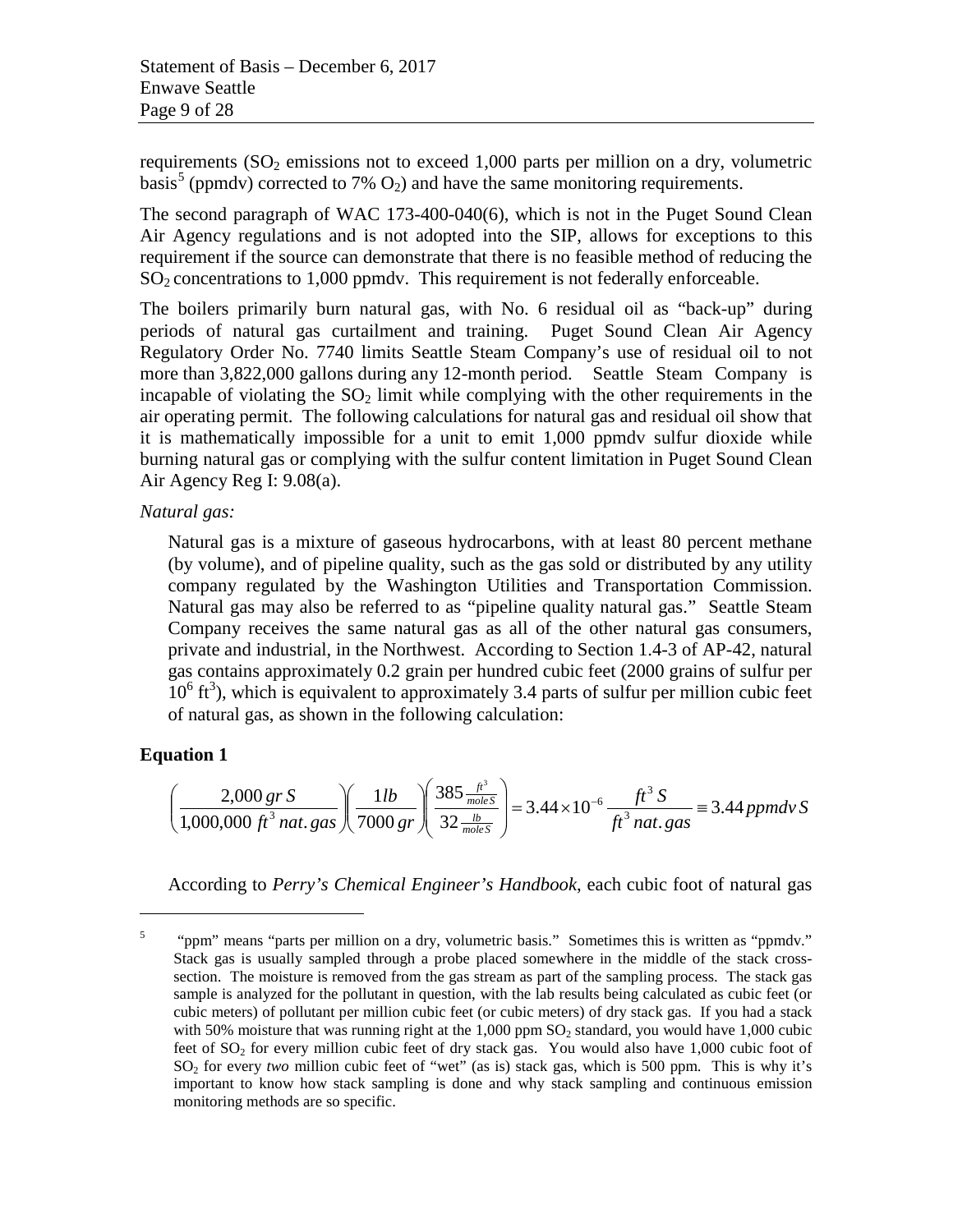requires approximately 10 cubic feet of air for combustion, yielding approximately 11 cubic feet of combustion exhaust gases, consisting mostly of nitrogen, water vapor, and carbon dioxide. The sulfur in the natural gas will almost all be converted to sulfur dioxide, with each cubic foot of sulfur producing the same volume of sulfur dioxide. Since each cubic foot of natural gas contains  $4.08 \times 10^{-5}$  cubic foot of sulfur, each cubic foot of stack exhaust will contain approximately:

### **Equation 2**

$$
\left(3.44 \times 10^{-6} \frac{ft^3 S}{ft^3 n at. gas}\right) \left(\frac{1 ft^3 SO_2}{1 ft^3 S}\right) \left(\frac{1 ft^3 n at. gas}{11 ft^3 stack exhaust}\right) = 3.13 \times 10^{-7} \frac{ft^3 SO_2}{ft^3 stack exhaust}
$$

This is equivalent to  $0.31$  ppmdv  $SO<sub>2</sub>$  at stoichiometric combustion conditions. Correcting to 7% oxygen, we get:

### **Equation 3**

$$
0.31 ppm dv \bigg(\frac{20.9}{20.9 - %O_{2(dry)}}\bigg) = 0.31 ppm dv \bigg(\frac{20.9}{20.9 - 7}\bigg) = 0.46 ppm dv
$$

Note that this estimated value is less than one-tenth of one percent of the 1,000 ppmdv  $SO<sub>2</sub>$  standard. Therefore, it is reasonable to assume that combustion units that are fired on natural gas cannot exceed the  $1,000$  ppmdv  $SO<sub>2</sub>$  limits in Puget Sound Clean Air Agency Regulation I, Section 9.07 and WAC 173-400-040(6).

The above calculations were done using virtually universally accepted AP-42 factor for sulfur in natural gas. New data came to light during the course of permitting activities in the winter and spring of 2001, which indicated that sulfur in natural gas has been averaging around 3.5 grains per hundred cubic feet, with occasional spikes to as high as 10 grains per hundred cubic feet. **Scaling up the calculations shown**  above, we get 8 ppmdy  $SO_2$  by burning 3.5 grain sulfur gas and 23 ppmdy  $SO_2$ **by burning 10 grain sulfur gas.**

#### *Residual oil:*

According to Table 19.1 of EPA Reference Method 19:

- Burning a million Btu of oil produces **9,190** dry standard cubic feet of stack gas.
- One part per million  $SO_2$  is equivalent to  $1.66 \times 10^{-7}$  pound of sulfur dioxide per dry standard cubic foot.

[Equation 4](#page-10-0) is derived from Equation 19-1 from EPA Reference Method 19, which is used to calculate  $SO_2$  emissions in terms of pounds per million British thermal units of heat energy input (lb/MMBtu) at the emission limit of  $1,000$  ppmdv  $SO<sub>2</sub>$ , corrected to 7%  $O_2$ .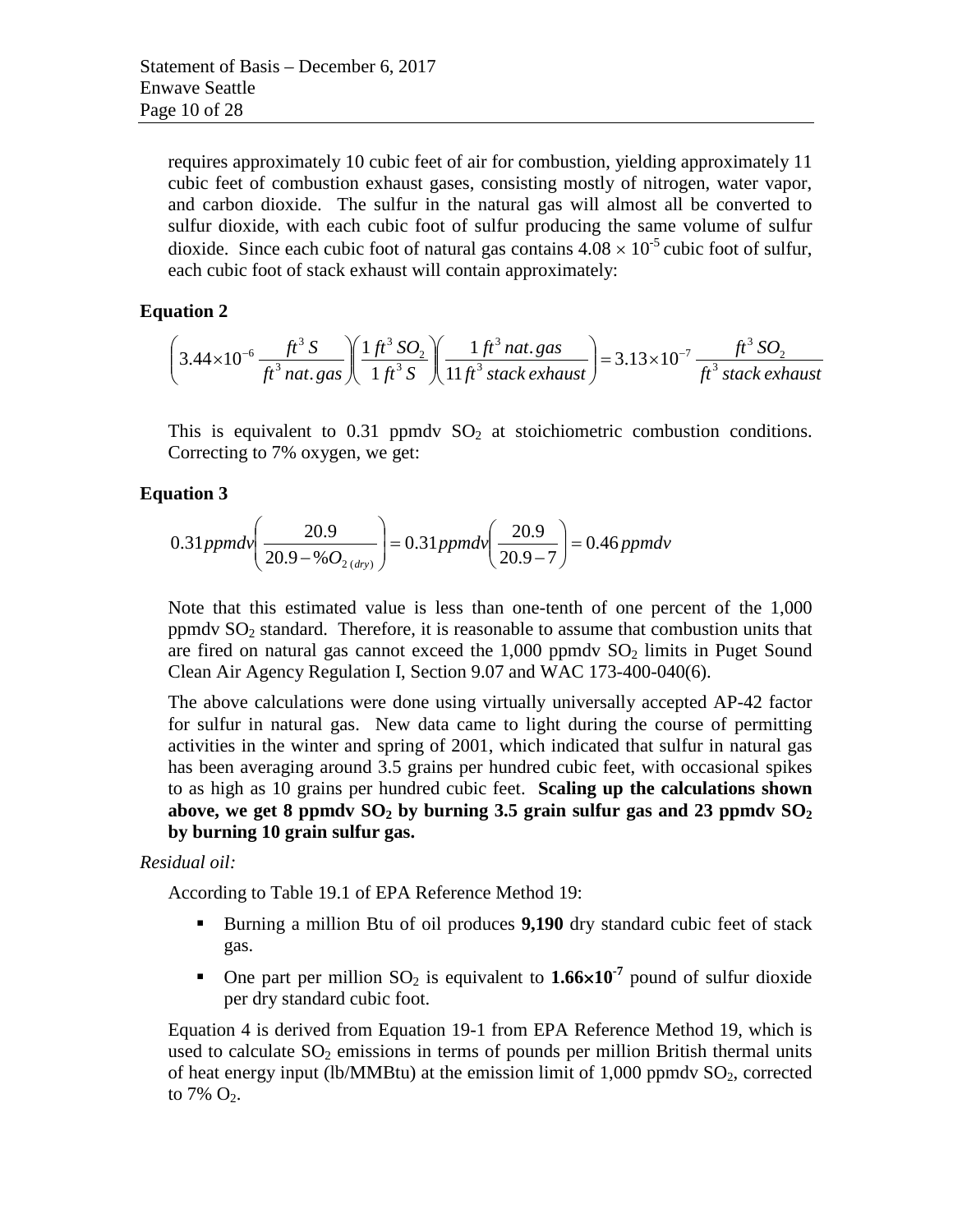#### <span id="page-10-0"></span>**Equation 4**

$$
E = C_d F_d \left( \frac{20.9}{20.9 - \% O_2} \right) = (1,000)(9,190)(1.66 \times 10^{-7}) \left( \frac{20.9}{20.9 - 7.0} \right) = 2.2938 \frac{lb}{MMBtu}
$$

According to AP-42, Section 1.3:

- Burning 1,000 gallons of No. 6 oil produces  $157$  pounds of  $SO_2$  multiplied by the percent sulfur  $(S)$  in the oil (using the actual percentage, not the decimal equivalent).
- There are  $150$  MMBtu/ $10^3$  gallons of No. 6 oil.

[Equation 5](#page-10-1) is derived from the emission factor in Table 1.3-1, and is used to calculate the "sulfur content-dependent"  $SO_2$  emissions in lb/MMBtu.

#### <span id="page-10-1"></span>**Equation 5**

$$
E = 157(S) \left(\frac{lb}{10^3 gal}\right) = 157(S) \left(\frac{10^3 gal}{150 M M B t u}\right) = 1.0467(S) \frac{lb}{M M B t u}
$$

Setting [Equation 4](#page-10-0) equal to [Equation 5](#page-10-1) we can determine the value for "S", which is the sulfur content of No. 6 oil when fueling combustion with a  $SO_2$  exhaust concentration of 1,000 parts per million corrected to 7%  $O_2$ .

#### <span id="page-10-2"></span>**Equation 6**

$$
1.0467(S) = 2.2938
$$
  
and,  

$$
S = \left(\frac{2.2938}{1.0467}\right) = 2.19\%
$$

[Equation 6](#page-10-2) shows that a boiler burning No. 6 oil with a sulfur content of 2.19% will have an exhaust concentration of 1,000 ppmdy corrected to 7%  $O_2$ . Therefore, it is reasonable to assume that the Boiler Stacks, which are the only significant source of  $SO<sub>2</sub>$  at the Seattle Steam Company Facility, will not emit  $SO<sub>2</sub>$  in excess of 1,000 ppmdv corrected to 7%  $O_2$  if the boilers burn only natural gas, or oil containing no greater than 2.0% sulfur by weight.

#### **Requirements IA.4 and IA.5 – General and Combustion PM Concentration**

Puget Sound Clean Air Agency Regulation I, Section 9.09(a) *[federally enforceable]* and Section 9.09 *[STATE ONLY]* set particulate matter emission concentration limits, depending upon whether the regulated equipment is used in a manufacturing process, or if it burns fuel of specified types. Requirement IA.4 applies mainly to manufacturing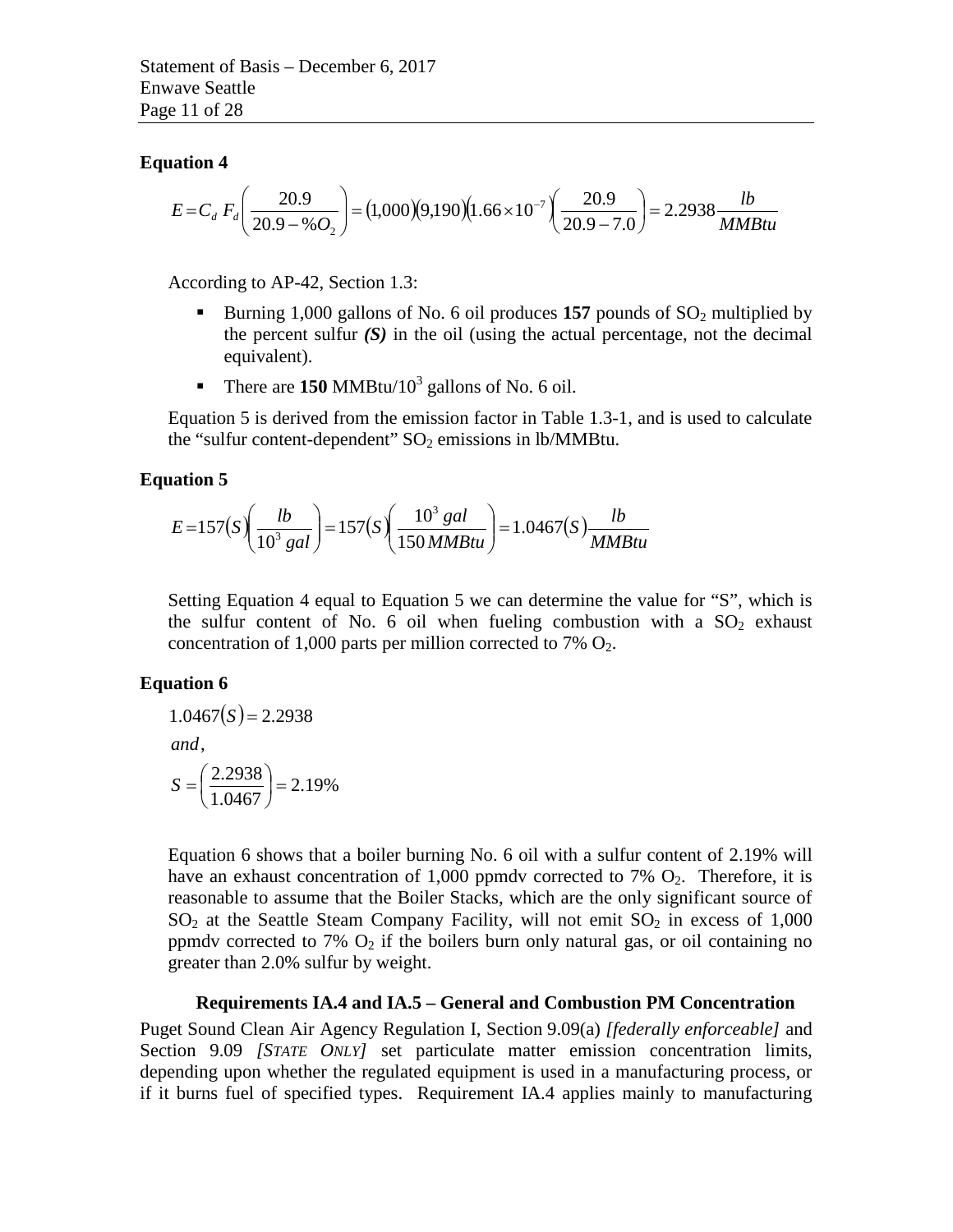process emission units with exhaust stacks. Requirement IA.5 incorporates these requirements, and applies mainly to combustion-type emission units with exhaust stacks (other than the boilers that are regulated under emission unit-specific requirements). The Seattle Steam Company controls emissions of particulate matter by use of "good engineering practice for minimizing emissions" in accordance with operation and maintenance procedures that are documented in the O&M Manual.

Observable opacity and particulate matter concentration tend to increase and decrease in direct proportion. To some extent, the monthly opacity readings used to reasonably assure compliance with Requirements IA.2 (opacity limit) will also reasonably assure compliance with Requirements IA.4 and IA.5 (particulate matter limits). Generally, the same problems that cause opacity will also cause an increase in particulate matter concentration, and any corrective action taken to reduce observed opacity will also reduce particulate matter concentration.

The monitoring method is based on quarterly facility-wide and roof-top inspections of the entire Seattle Steam Company, with the source taking corrective action if any problems, such as excessive corrosion or damage to air pollution-related process or control equipment, are observed. The Puget Sound Clean Air Agency has determined that the monitoring should be done at the specified frequency for the reasons listed below.

- 1) Initial compliance. Puget Sound Clean Air Agency Regulation I, Section 9.09(a) *[federally enforceable]* and Section 9.09 *[STATE ONLY]* are similar requirements that address particulate matter emissions. The facility has never been found to be in violation of these requirements.
- 2) Margin of compliance. The emission points at Seattle Steam Company, other than the boiler stacks, are unlikely to generate air contaminant emissions in sufficient quantities to violate particulate emission standards if they are properly maintained.
- 3) Variability of process and emissions. All potential sources of air contaminant emissions and/or opacity are required to be maintained in accordance with the O&M Plan. The most significant variable affecting emissions would be the degree to which Seattle Steam Company follows its O&M Plan.
- 4) Environmental impacts of problems. All the emission points at Seattle Steam Company combined, other than the boiler stacks, normally emit only negligible amounts of particulate matter per year. A temporary maintenance problem, if addressed in accordance with the requirements contained in the air operating permit, is unlikely to result in emissions that would have a significant environmental impact.
- 5) Technical considerations. Seattle Steam Company is required to inspect all areas of the facility at least once per quarter, and is required to follow O&M Manual procedures for minimizing entrainment of dust during boiler ash handling operations.

In addition to the periodic inspections described above, Seattle Steam Company is also required to actively respond to citizen complaints. The complaint response monitoring,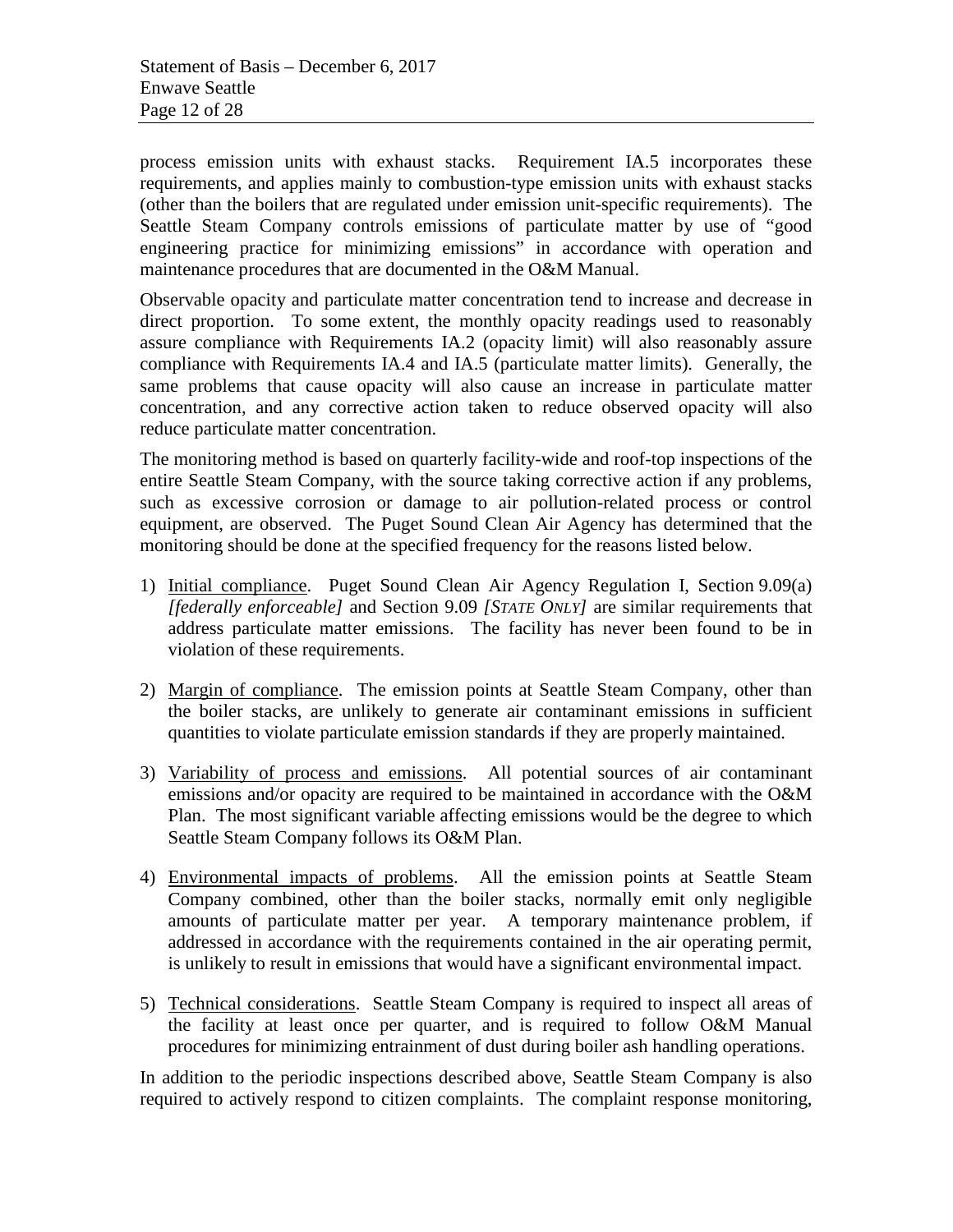Statement of Basis – December 6, 2017 Enwave Seattle Page 13 of 28

maintenance and recordkeeping method is fully explained in Section II.A.1(b) of the air operating permit.

### **Requirements IA.6 – "Nuisance"**

Puget Sound Clean Air Agency Regulation I, Section 9.11(a) and Department of Ecology WAC 173-400-040(5) state that a source shall not emit air contaminants in sufficient quantities and of such characteristics and duration as is, or is likely to be, injurious to human health, plant or animal life, or property, or which unreasonably interferes with enjoyment of life and property.

The monitoring methods are based on responding to complaints and general, facility-wide inspections of the facility to identify any emissions that are likely to be injurious to human health, plant or animal life, or property, or that unreasonably interfere with enjoyment of life and property. Receiving complaints does not necessarily mean Seattle Steam Company is in violation of this requirement; however, Seattle Steam Company has a responsibility to investigate complaints and take corrective action if necessary. Other than boiler ash, Seattle Steam Company does not handle or process material that is likely to cause fugitive dust emissions. Therefore, the Puget Sound Clean Air Agency has determined that complaint response and the quarterly facility-wide inspections required in Section II.A.1(c) of the permit are sufficient to monitor for changes that would cause fugitive emissions. The Puget Sound Clean Air Agency has determined that the monitoring should be done at the specified frequencies for the reasons listed below.

- 1) Initial compliance. The facility has never been found to be in violation of the requirements of Puget Sound Clean Air Agency Regulation I, Section 9.11(a).
- 2) Margin of compliance. The most likely source of air contaminants that could violate Section 9.11(a) would be from smoke emissions resulting from a change from natural gas to residual oil during natural gas curtailment or training exercises. Trained Boiler operators oversee boiler operation continuously to ensure proper combustion conditions are present during all operational modes, including the critical natural gas to residual oil switchover, minimizing emissions of air pollutants. Plant personnel will be able to take corrective action before problems with the boilers could become bad enough to cause a violation of Section 9.11(a).
- 3) Variability of process and emissions. All potential sources of air contaminant emissions and/or opacity are maintained in accordance with the O&M Plan. The most significant variable affecting emissions would be the degree to which Seattle Steam Company follows the O&M Plan (same rationale as Requirements IA.2 and IA.11, above).
- 4) Environmental impacts of problems. A temporary maintenance problem is unlikely to result in emissions that would have a significant environmental impact (same rationale as Requirements IA.2 and IA.11, above).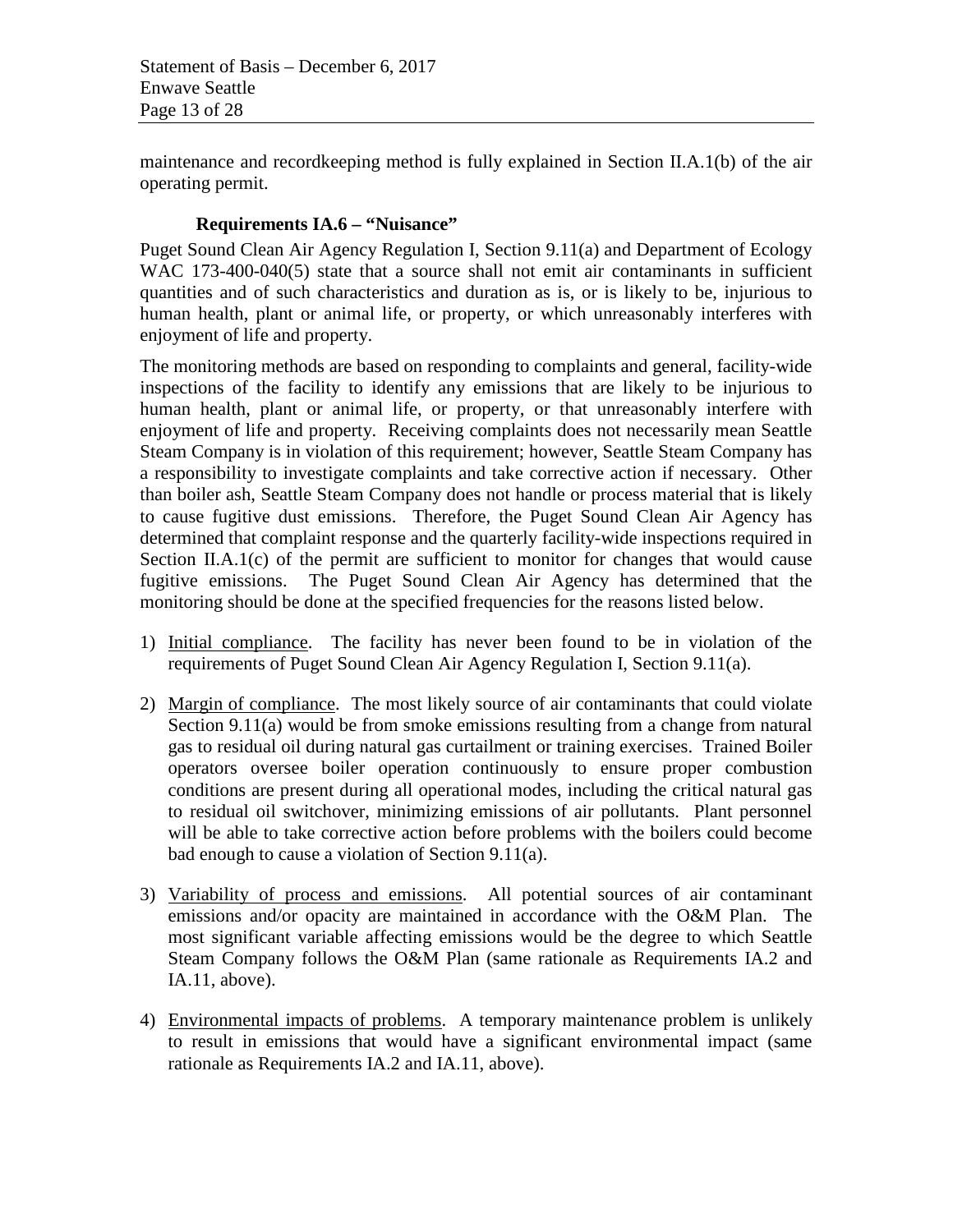5) Technical considerations. Seattle Steam Company is required to inspect all areas of the facility at least once per quarter, and is required to follow O&M Manual procedures for minimizing air pollution emissions during fuel change over events and exercises.

In addition to the periodic inspections described above, Seattle Steam Company is also required to actively respond to citizen complaints. The complaint response monitoring, maintenance and recordkeeping method is fully explained in Section II.A.1(b) of the air operating permit.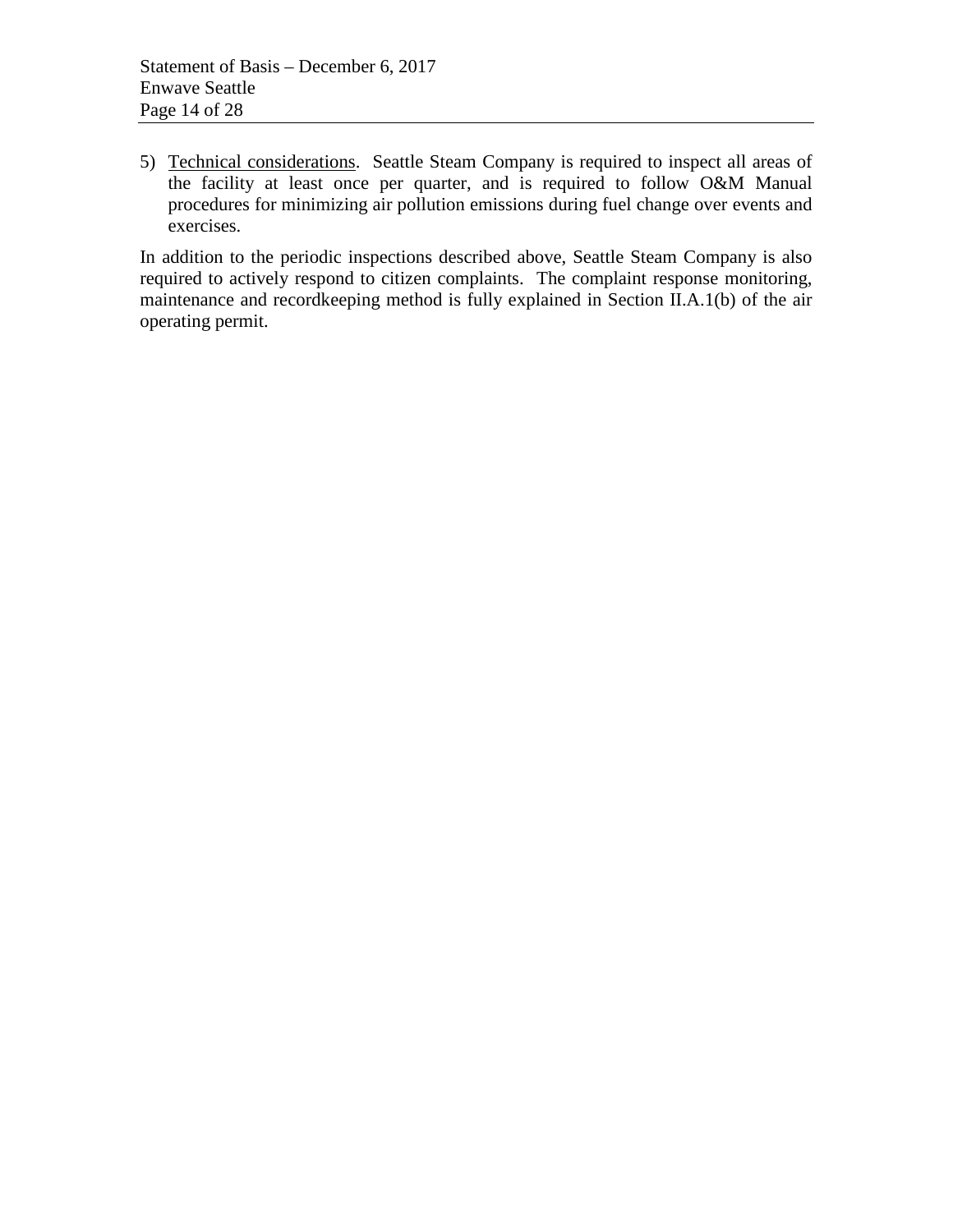## **Requirements IA.7 through IA.11– Fugitive Dust**

*It should be noted that the Seattle Steam Company is nothing more than a medium-sized building with four boilers inside and two stacks coming out of the top; there are no sources of fugitive emissions on the entire facility. Company personnel have asked why these requirements are in the air operating permit if there are no sources of fugitive emissions. The answer is that these requirements are in the air operating permit because they apply to all sources within the boundaries of the Puget Sound Clean Air Agency. The inspections for these requirements can be incorporated into the routine facility-wide inspections and complaint response activities.*

"Fugitive dust" is particulate matter that is emitted from some opening, hole, or gap on a piece of equipment, or from unpaved haul roads, as opposed to emissions of particulate matter from a smoke stack or vent designed for the purpose of exhausting air pollutant emissions.

- Requirement IA.7 includes the federally enforceable version of Puget Sound Clean Air Agency Regulation I, Section 9.15(a), which requires that "best available control technology" be employed by Seattle Steam Company to minimize fugitive dust emissions. This requirement also includes WAC 173-400- 040(3), which addresses fugitive dust emissions for some activities, and WAC 173-400-040(8), which requires reasonable precautions or reasonably available control technology (RACT) to control fugitive emissions.
- Requirement IA.8 includes the federally enforceable version of Puget Sound Clean Air Agency Regulation I, Section 9.15(b), which requires Seattle Steam to prevent track-out and spillage of particulate matter on paved public roadways.
- Requirement IA.9 includes the federally enforceable version of Puget Sound Clean Air Agency Regulation I, Section 9.15(c), which requires Seattle Steam to prevent fugitive dust emissions from any fuel burning equipment, equipment used in a manufacturing process, or control equipment.
- Requirement IA.10 includes the non-federally enforceable version of Puget Sound Clean Air Agency Regulation I, Section 9.15(c), which requires Seattle Steam to not deposit particulate matter beyond property boundaries in sufficient quantity to interfere unreasonably with the use and enjoyment of the property.
- Requirement IA.11 includes the non-federally enforceable version of Puget Sound Clean Air Agency Regulation I, Section 9.15(a) makes fugitive particulate emissions illegal unless "reasonable precautions" are employed, and then even goes of to describe some of the precautionary measures.

All of these requirements are generally interpreted to mean that equipment has to be operated and maintained so that fugitive emissions are minimized, and when that doesn't happen, corrective action must be taken.

The Puget Sound Clean Air Agency Board of Directors revised Section 9.15 on March 11, 1999 and it became effective April 17, 1999. The amended version has been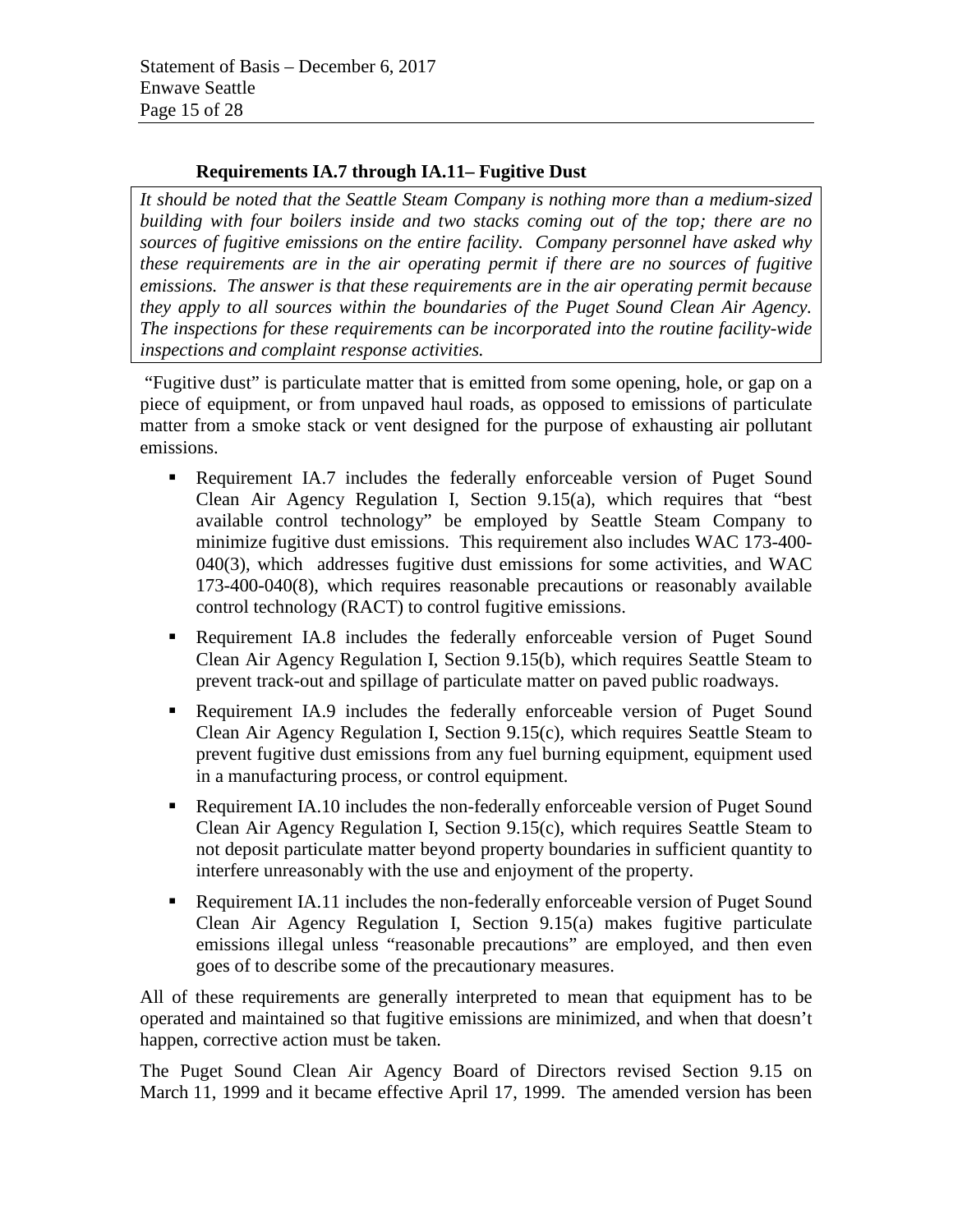forwarded to EPA as a SIP amendment. Upon approval of the SIP changes, the revised version of Regulation I, Section 9.15 will be federally enforceable and the old version will no longer apply. The revised rule requires the use of reasonable precautions for fugitive dust and lists some examples of reasonable precautions, and is listed in the AOP as Requirement IA.11.

Recording of fugitive dust emissions during routine facility-wide inspections and following up on complaints is not necessarily a violation of these requirements, since the requirements do not prohibit fugitive dust emissions, but prohibits fugitive dust emissions when the required level of precautions is not employed.

The monitoring method is based on rapid complaint response and on quarterly facilitywide and roof-top inspections of the entire Seattle Steam Company, with the source taking corrective action if any problems, such as excessive corrosion or damage to air pollution-related process or control equipment, are observed. The monitoring method is consistent with Puget Sound Clean Air Agency's *"Agency Policy on Fugitive Dust Controls, March 1995,"* which specifies reasonable precautions that must be taken to prevent fugitive dust emissions, but does not necessarily define BACT for all processes. The Puget Sound Clean Air Agency has determined that the monitoring should be done at the specified frequencies for the reasons listed below.

- 1) Initial compliance. No complaints have been received and no Notices of Violation (NOVs) issued by the Puget Sound Clean Air Agency as a result of fugitive emissions. This is because the Seattle Steam Company does not have any sources of fugitive emissions. Therefore, the Puget Sound Clean Air Agency concludes that Seattle Steam Company is generally in compliance with the fugitive emission requirements.
- 2) Margin of compliance. The monitoring method is designed so that the source will take corrective action before a violation occurs.
- 3) Variability of process and emissions. All potential sources of air contaminant emissions and/or opacity are maintained in accordance with the O&M Plan. The most significant variable affecting emissions would be the degree to which Seattle Steam Company follows the O&M Plan.
- 4) Environmental impacts of problems. A temporary maintenance problem at the emission points of Seattle Steam Company, if corrected as required in the monitoring method, is unlikely to result in emissions that would have a significant environmental impact.
- 5) Technical considerations. Seattle Steam Company is required to inspect all areas of the facility at least once per quarter, and is required to follow O&M Manual procedures for minimizing entrainment of dust from storage piles or during boiler ash handling operations.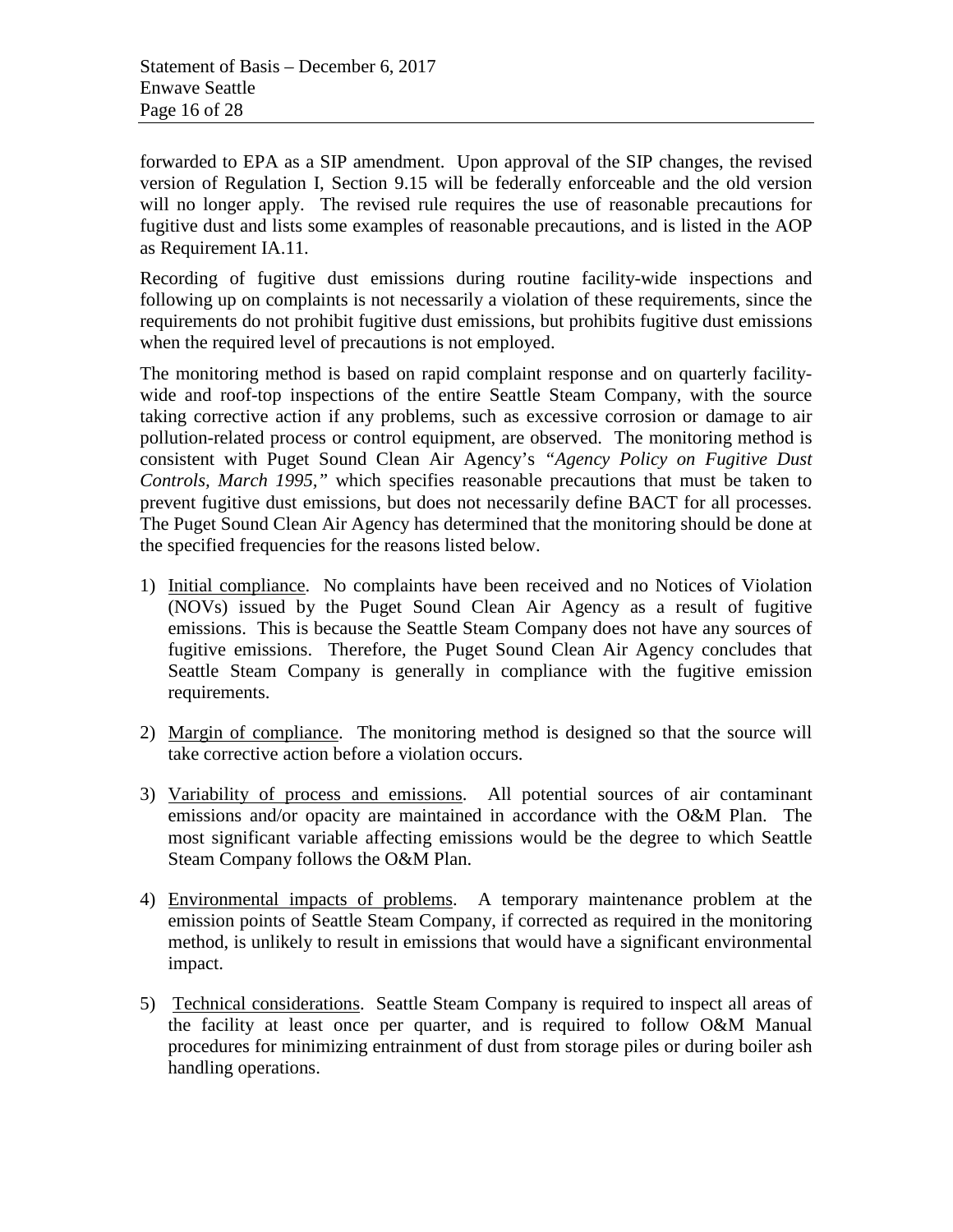In addition to the periodic inspections described above, Seattle Steam Company is required to actively respond to citizen complaints. The complaint response monitoring, maintenance and recordkeeping method is fully explained in Section II.A.1(b) of the air operating permit.

#### **Requirements IA.12 and EU-1.1 – Maintain In Good Working Order**

Puget Sound Clean Air Agency Regulation I, Section 9.20 requires Seattle Steam Company to maintain equipment in good working order. Section 9.20(a) applies to sources that received a NOC Order of Approval under Puget Sound Clean Air Agency Regulation I, Article 6. Section 9.20(b) applies to equipment not subject to Section 9.20(a). Section II.A, Monitoring, Maintenance and Recordkeeping Procedures of the permit, identifies the minimum monitoring criteria for maintaining equipment in good working order. The section identifies both facility-wide criteria and specific criteria for the emission units and activities. In addition, the facility-wide inspections provide monitoring of the general effectiveness of Seattle Steam Company O&M Plan. The Puget Sound Clean Air Agency chose to list all of Section II.A as the monitoring method because many parts of Section II.A apply to several emission units and activities. Where there are specific monitoring requirements for specific emission units, the Puget Sound Clean Air Agency has listed them in Section II.A.2. The Puget Sound Clean Air Agency has determined that following the requirements of Section II of the permit provides sufficient monitoring criteria to certify that the equipment has been maintained in good working order. However, the Puget Sound Clean Air Agency reserves the right to evaluate the maintenance of each piece of equipment to determine if it has been maintained in good working order. Note that EU-1.1 is an emission unit-specific requirement, but it has been included here because this explanation is exactly the same as it would be if it were repeated in the "Emission Unit Specific" section below.

#### **Requirement IA.13 – O&M Plan**

In accordance with Puget Sound Clean Air Agency Regulation I, Section 7.09(b), Seattle Steam Company is required to develop and implement an O&M Plan to assure continuous compliance with Puget Sound Clean Air Agency Regulations I, II, and III. The requirement specifies that the plan shall reflect good industrial practice, but does not define how to determine good industrial practice. To clarify the requirement, the Puget Sound Clean Air Agency has added that, in most instances, following the manufacturer's operations manual or equipment operational schedule, minimizing emissions until the repairs can be completed and taking measures to prevent recurrence of the problem may be considered good industrial practice. This requirement is consistent with a Washington Department of Ecology requirement in WAC 173-401-615(1)(c). The Puget Sound Clean Air Agency has also added language establishing criteria for determining if good industrial practice is being used. These criteria include: monitoring results, opacity observations, review of operations and maintenance procedures, and inspections of the emission unit or equipment. The Puget Sound Clean Air Agency added this wording in response to Washington State court decision, Longview Fibre Co. v. DOE, 89 Wn. App.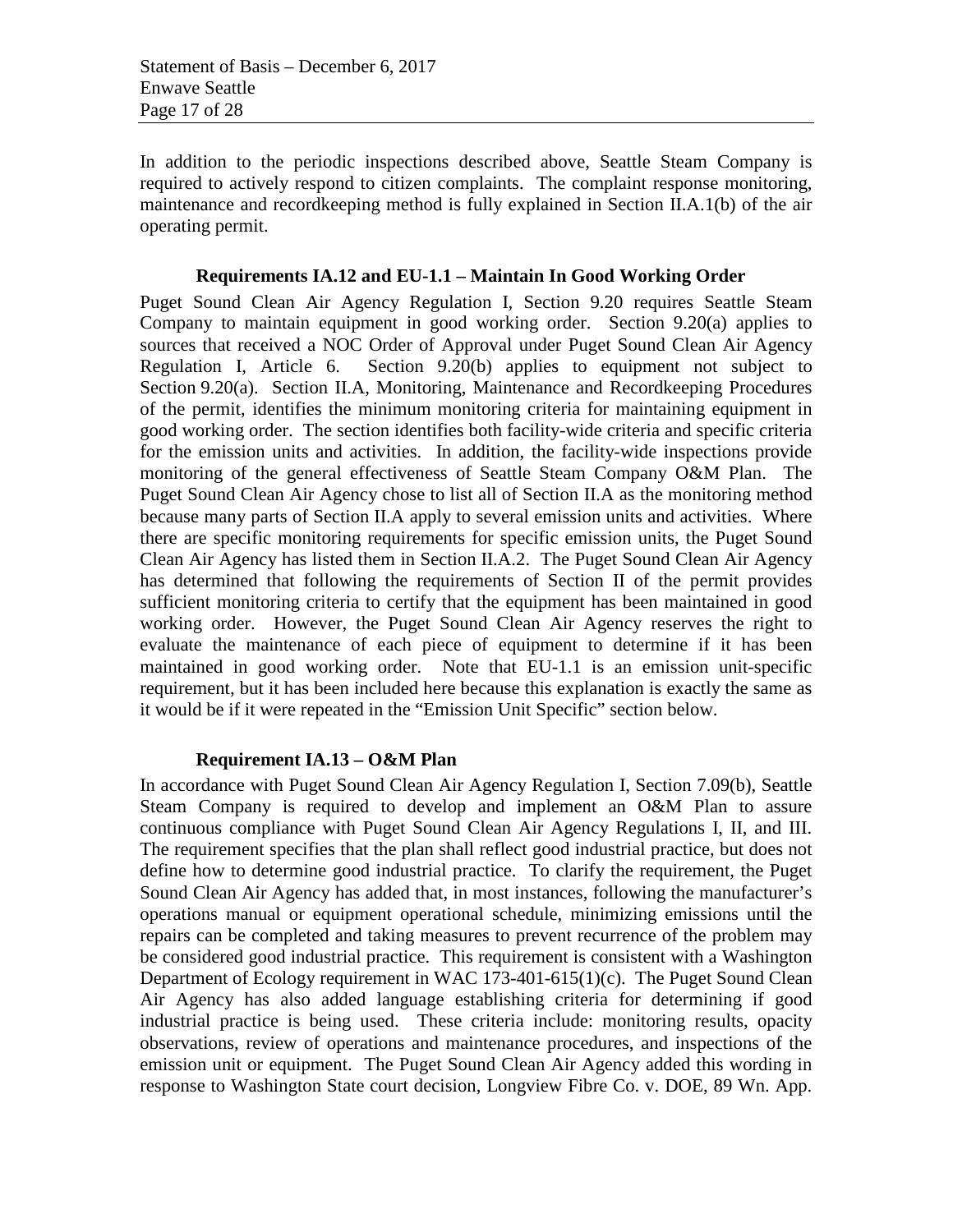627 (1998), which held that similar wording was not vague and gave sufficient notice of the prohibited conduct.

Puget Sound Clean Air Agency Regulation I, Section 7.09(b) also requires Seattle Steam Company to promptly correct any defective equipment. However, the underlying requirement in most instances does not define "promptly"; so the Puget Sound Clean Air Agency added clarification that "promptly" usually means "as soon as possible, but not later than within 24 working hours" from when the problem is first observed. For many insignificant emission units and for equipment not listed in the permit, "promptly" cannot be defined, because the emission sources and suitable pollution control techniques vary widely, depending on the contaminant sources and the pollution control technology employed. However, the permit identifies a means by which to identify if Seattle Steam Company is following good industrial practice.

As described in Section V.P, Seattle Steam Company must report to the Puget Sound Clean Air Agency any instances where it failed to promptly repair any defective equipment. In addition, Seattle Steam Company has the right to claim certain problems were unavoidable (Section V.R) or the result of an emergency (Section V.Q).

Following these requirements demonstrates that Seattle Steam Company has properly implemented the O&M Plan, but it does not prohibit the Puget Sound Clean Air Agency or EPA from taking any necessary enforcement action to address violations of the underlying applicable requirements after proper investigation.

## **Requirement IA.14 - Odors**

WAC 173-400-040(4) addresses odors. The monitoring method is based on responding to complaints and general inspections of the facility to identify emissions of odor-bearing contaminants and correcting any problems identified as a result of the inspection or investigation. Receiving complaints does not necessarily mean Seattle Steam Company is in violation of this requirement, since the regulation does not prohibit the emission of odors, but prohibits the emissions of odors if BACT is not employed to control emissions. Complaints will trigger action by Seattle Steam Company to investigate and prevent a violation.

## **Requirement IA.15 – Fugitive Dust**

RCW 70.94.040 is similar to Puget Sound Clean Air Agency Regulation I, Section 9.11 and is listed separately here because it is not a federally enforceable requirement.

## *Section I. B. (Emission Unit Applicable Requirements)*

Section I.B. of the permit lists applicable requirements that are specific to an emission unit or activity. The Generally Applicable Requirements of Section I.A. apply to all the emission units listed in Section I.B. and are not repeated in this section. Monitoring Methods and Reference Methods are also identified if they are different from, or in addition to, those listed in Section I.A.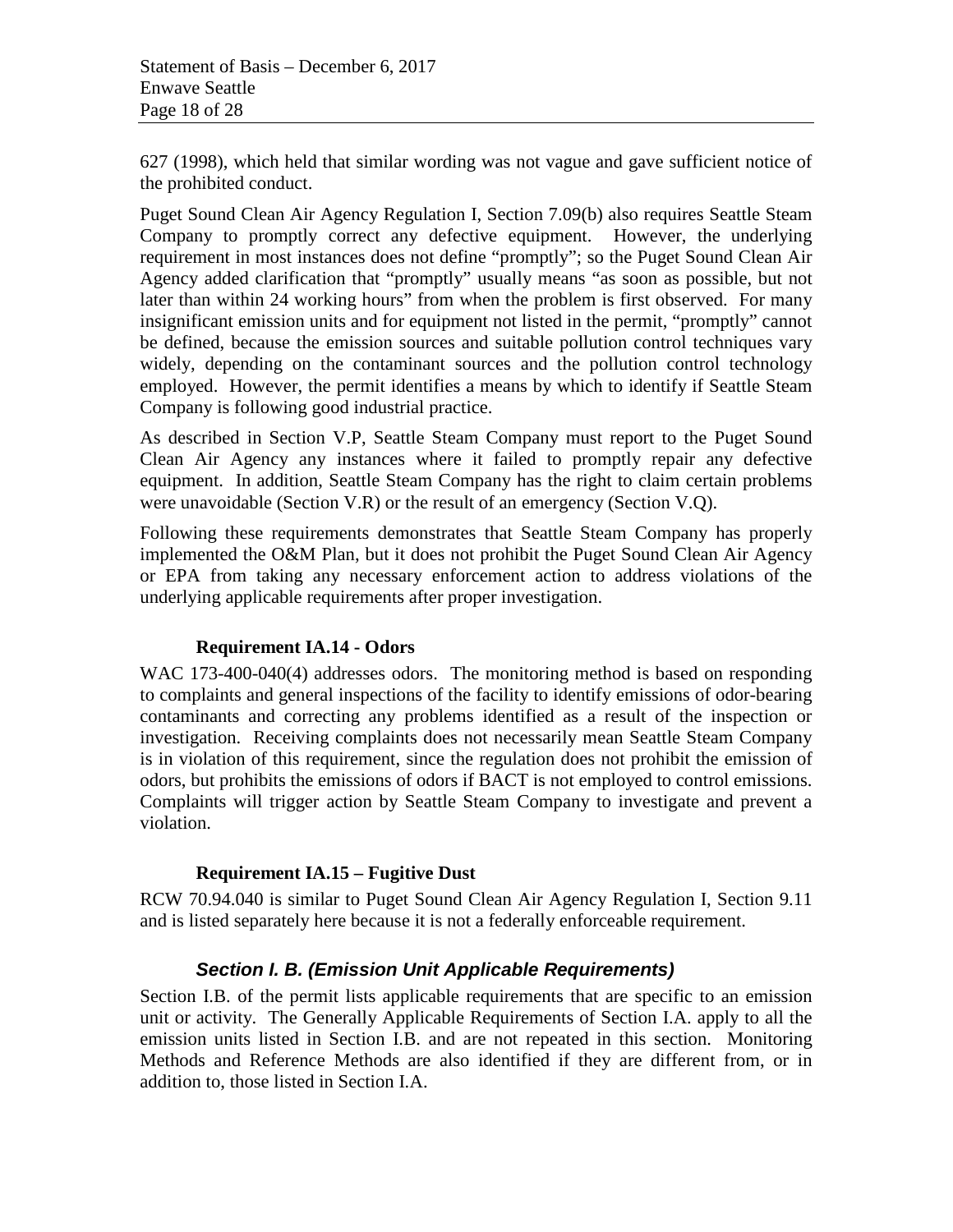The EPA incorporates what the EPA has determined to be "all necessary monitoring" into all recently adopted federal air pollution regulations. Where a recently adopted federal regulation does not identify a monitoring method, the permit does not identify one either, except in some cases where the Puget Sound Clean Air Agency has determined additional monitoring to be necessary. Finally, any requirements that are inapplicable to the specific emission unit are also listed in this section.

### **Requirements EU-1.3 – Standards, Fuel**

These permit requirements all contain Puget Sound Clean Air Agency Regulation I, Section 9.08(a), which sets limits for ash, sulfur, trace metals, and flash temperature in fuel oil. These regulatory limits have been incorporated into the Revised Code of Washington, Section 70.94.610, "Burning used fuel oil in land-based facilities." "Used" oil is typically oil that has been drained from a gasoline or diesel fueled internal combustion engine at the end of the oil service interval. Regulation I, Section 9.08(a) attempts to limit emissions of trace compounds from an oil-fired boiler by setting limits on the trace compounds that might be present in fuel oil. These limits were developed to restrict blending of used oil or solvents into fuel oils. Generally, any "new" or non-used distillate or very low sulfur oil does not contain any of the listed trace elements at concentrations even approaching the standards.

The U.S Oil & Refining Company is another source within the jurisdiction of the Puget Sound Clean Air Agency that is applying for an air operating permit. The U.S Oil & Refining Company also has to comply with Puget Sound Clean Air Agency Regulation I, Section 9.08(a). The U.S Oil & Refining Company tested and certified each batch of residual fuel oil prior to combustion in refinery fuel oil burning equipment in order to verify compliance with Regulation I, Section 9.08(a), and recently applied to the Puget Sound Clean Air Agency for permission to reduce the testing requirements because the test results are consistently far below the standards. The testing was done on all batches of residual fuel oil received from January 1994 through October 1997. The reported values were examined and the values that are closest to the allowable levels are shown in the table below: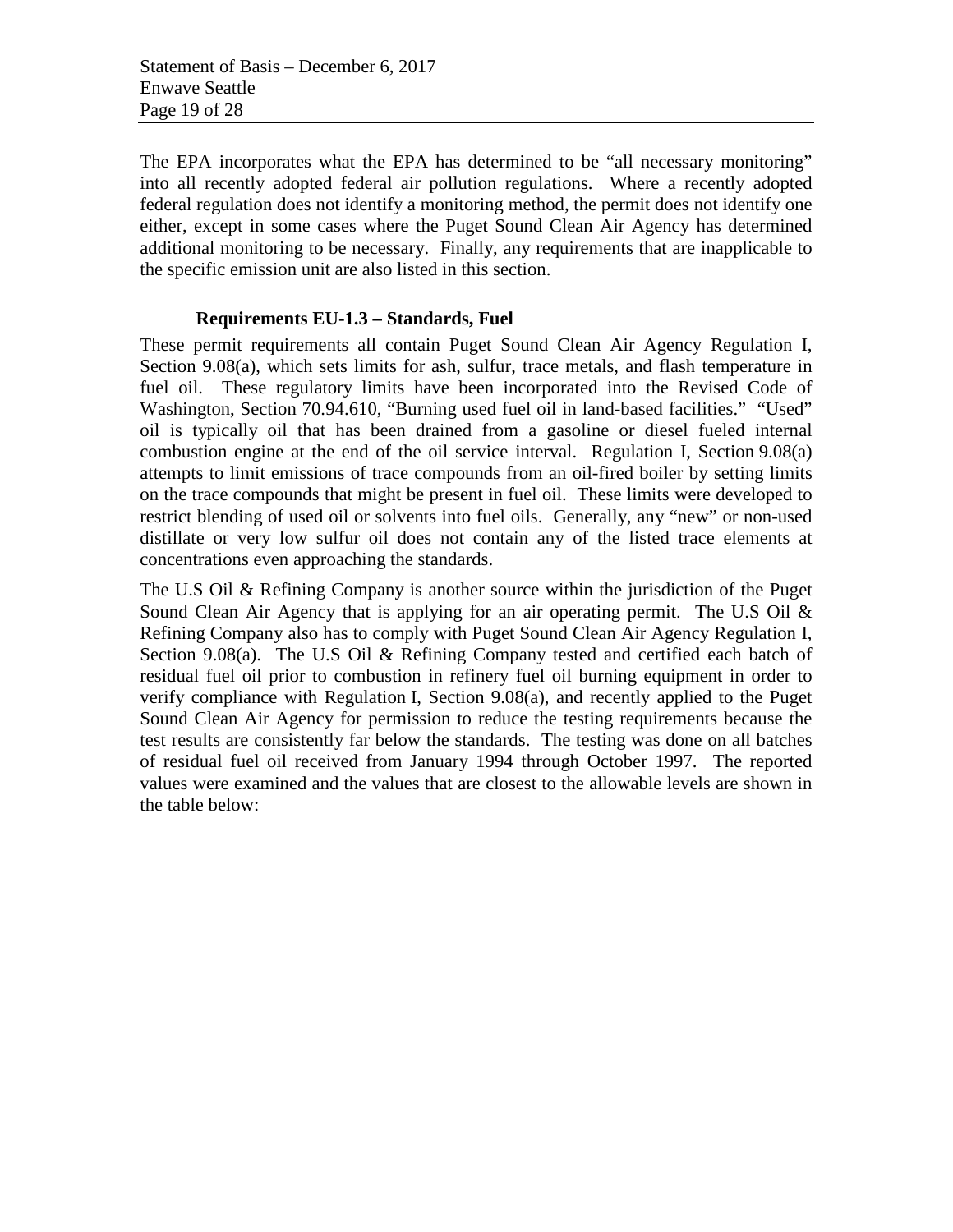|                                 |                         | U S Oil and          |                     |
|---------------------------------|-------------------------|----------------------|---------------------|
|                                 |                         | Refining             |                     |
| Compound or parameter           | <b>Regulatory Limit</b> | Measurement          | Percent of Standard |
| Ash                             | 0.1%                    | 0.026%               | 26%                 |
| Sulfur, used oil                | 1.0%                    | n/a                  | n/a                 |
| Sulfur, fuel oil                | 2.00%                   | 1.92%                | 96%                 |
| Lead                            | $100$ ppmdv             | $\langle$ 1 ppmd $v$ | 1%                  |
| Arsenic                         | 5 ppmdv                 | $\langle$ 1 ppmd $v$ | 20%                 |
| Cadmium                         | 2 ppmdy                 | $\langle$ 1 ppmd $v$ | 50%                 |
| Chromium                        | 10 ppmdv                | $\langle$ 1ppmdv     | 10%                 |
| Total halogens                  | $1,000$ ppmdv           | Non-detectable       | $n/a^*$             |
| <b>PCBs</b>                     | 2 ppmdy                 | Non-detectable       | $n/a^*$             |
| Flash point (minimum allowable) | $100 \text{ °F}$        | 184 °F               | 184%**              |
|                                 |                         |                      |                     |

\* Halogens and PCBs are only found in used oil.

\*\* The regulatory limit of 100 °F is a minimum. Therefore, a higher percentage indicates a higher compliance "safety margin."

The Seattle Steam Company can reasonably assure continuous compliance with Puget Sound Clean Air Agency Regulation I, Section 9.08(a) by filling the Power Plant oil tanks with new residual oil.

## **Requirement EU-1.4 through EU-1.8 – Standards, Residual Oil Usage, as surrogate for Opacity and Particulate Matter**

Requirement EU-1.4 contains the limitations and usage requirements placed on combustion of residual oil by Seattle Steam, which is broken out into three parts:

- **Puget Sound Clean Air Agency Regulation I, Section 9.04, which requires fuel** burning equipment rated at  $\geq 100$  MMBtu/hr that burns residual oil for  $\geq 31$  days per year to have a CEMS for opacity;
- Puget Sound Clean Air Agency Regulation I, Section 3.23, which states that other emission control methods may be employed to achieve compliance if they are demonstrated to be just as effective and are included in a Puget Sound Clean Air Agency Regulatory Order or permit; and finally, because Seattle Steam did fulfill the Section 3.23 requirements,
- General Regulatory Order No. 7740 which requires Seattle Steam to limit the combustion of fuel oil to a maximum of 3,822,000 gallons in any consecutive 12 month period, notify Puget Sound Clean Air Agency prior to combustion of residual oil, to establish limit values and monitor combustibles and oxygen of boiler exhaust as required O&M Plan. Seattle Steam is also required to report monthly fuel oil usage to Puget Sound Clean Air Agency for any 12 consecutive month period that  $> 3,000,000$  gallons of residual oil are burned.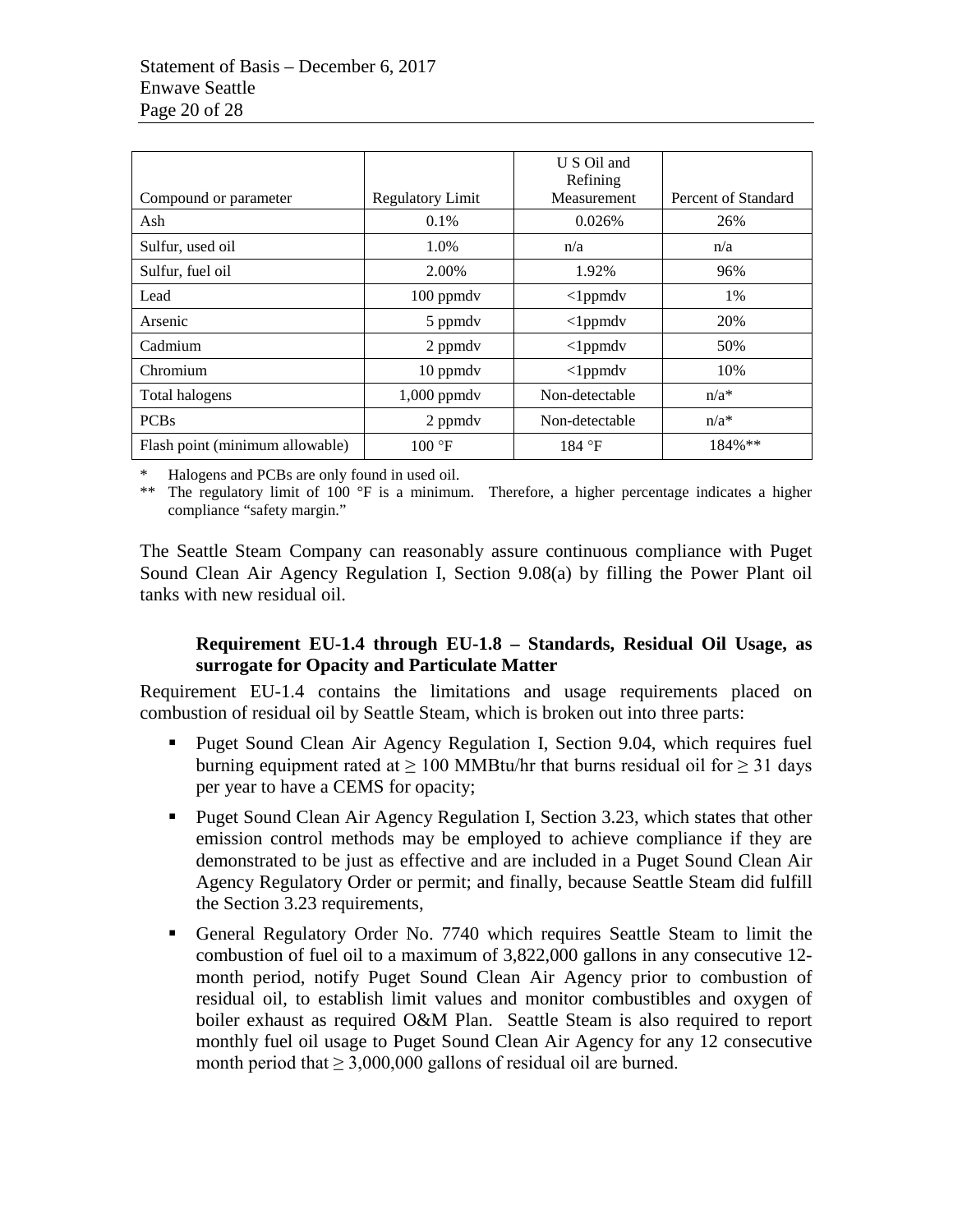Conditions 1 through 8 of General Regulatory Order No. 7740 are mostly monitoring requirements, so they were placed as monitoring requirements in Section II.A. $(2)(b)$ , which are linked to Column 5 of Requirement EU-1.4.

### **EU-1.5 – Standards, Opacity**

This requirement contains Puget Sound Clean Air Agency Regulation I, Section 9.03 and WAC 173-400-040(1), which limits the boiler stacks to no more than 20% opacity over periods aggregating more than three minutes in any hour. The monitoring methods for this requirement are those requirements in Order No. 7740 which limit oil usage and require Seattle Steam to correlate opacity to operating parameters, specifically stack oxygen and combustible gas concentrations, and to maintain those levels within specified limits.

### **EU-1.6 and EU-1.7 – Standards, Particulate Matter**

EU-1.6 contains Puget Sound Clean Air Agency Regulation I, Section 9.09 (both federally-enforceable and non federally-enforceable versions), which limit the boiler stacks to no more than 0.05 grain of particulate matter per dry standard cubic foot, corrected to 7%  $O_2$ . EU-1.7 contains WAC 173-400-050(1) and (3) which limit the boiler stacks to no more than 0.10 grain of particulate matter per dry standard cubic foot, corrected to 7%  $O_2$ . The monitoring methods for this requirement are those requirements in Order No. 7740 which require Seattle Steam to stack test for particulate matter emissions when burning residual oil for more than 14 consecutive days, in addition to the monitoring required for UE-1.5, above.

#### **Requirement EU-1.8 – Standards, SO2**

As shown above in the discussion for Requirement IA.3, above, Seattle Steam will not exceed the 1,000 ppmdy sulfur dioxide limit (corrected to  $7\%$  O<sub>2</sub>) while burning natural gas or complying with the sulfur content limitation in Puget Sound Clean Air Agency Reg I: 9.08(a).

#### **Requirement EU-1.9 – Hydrogen Chloride**

Puget Sound Clean Air Agency Regulation I, Section 9.10(a) specifies that HCl emissions shall not exceed 100 ppmdy (dry), corrected to 7%  $O_2$  for combustion sources. Since Seattle Steam Company currently burns only pipeline-grade natural gas and "new" residual fuel oil.

Refer to the "Conversion Factors for Concentration" table in Section 2 of Reference Method 19 to compute value for  $C_d$ . *Note that this factor is equal to molecular weight of* the pollutant divided by  $10^6$ , and then divided by 385.3  $ft^3$  *per mole*. The conversion factor for HCl is  $36.46 \times 10^{-6} / 385.3$  ft<sup>3</sup> =  $9.463 \times 10^{-8}$  lb/dscf-ppmdv. One part per million of HCl is equivalent to  $9.463 \times 10^{-8}$  lb HCL per dry standard cubic foot of stack gas.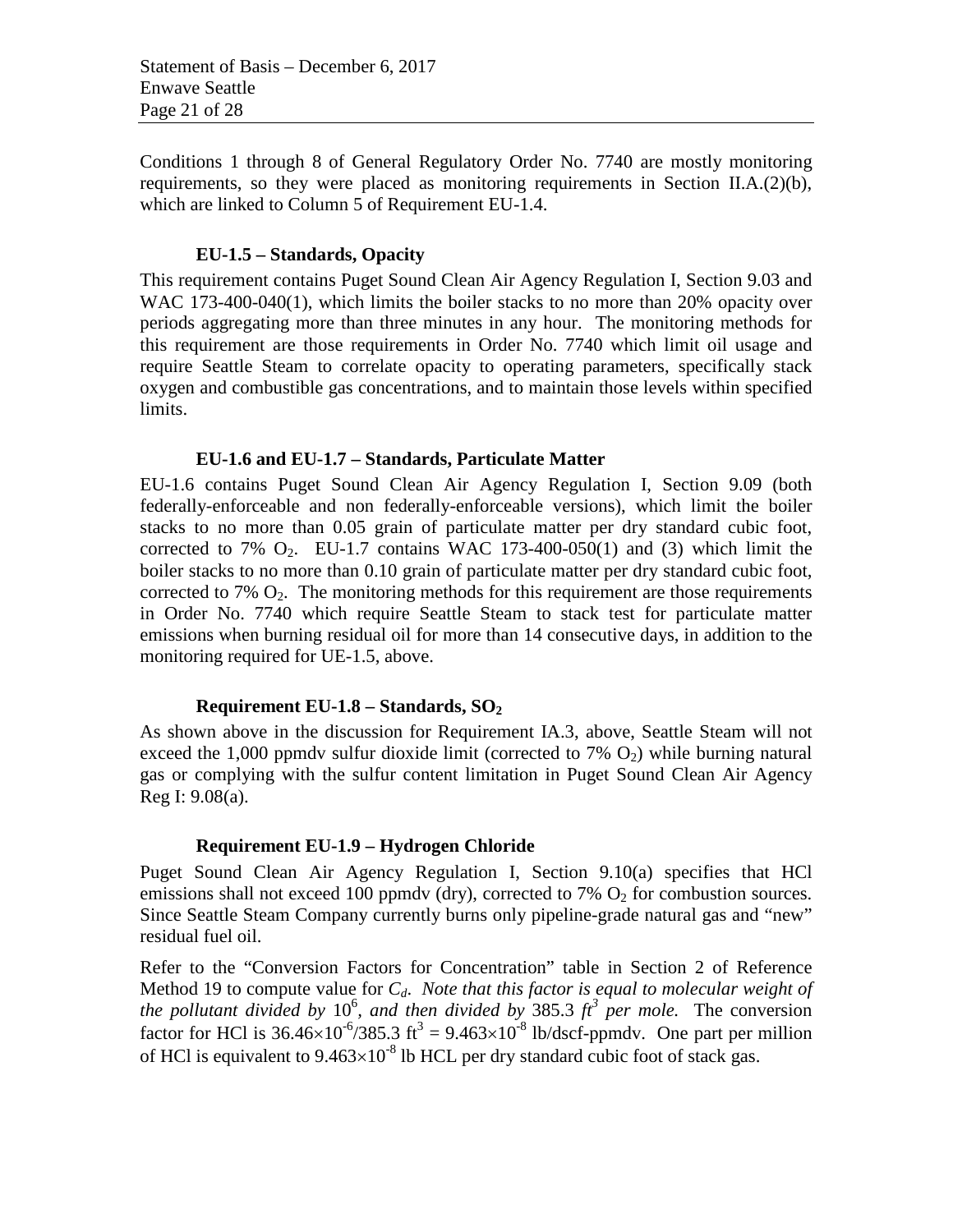#### *Residual oil:*

According to AP-42, Section 1.3:

- Burning 1,000 gallons of No. 6 "residual" oil produces 0.347 pound of chloride. Assume all of the chloride is emitted in the form of hydrogen chloride.
- There are 150 MMBtu/10<sup>3</sup> gallons of No. 6 oil.

[Equation 7](#page-21-0) converts the emission factor for chloride in Table 1.3-11from pounds of HCl per 1,000 gallons of oil burned to pounds per million Btu.

## <span id="page-21-0"></span>**Equation 7**

$$
E = 0.347 \frac{lb}{10^3 gal} = 0.347 \frac{10^3 gal}{150 M M B t u} = 0.00231 \frac{lb}{M M B t u}
$$

According to Table 19.1 of EPA Reference Method 19:

- Burning a million Btu of oil produces 9,190 dry standard cubic feet of stack gas.
- One part per million  $SO_2$  is equivalent to  $9.463 \times 10^{-8}$  pound of sulfur dioxide per dry standard cubic foot.

[Equation 8](#page-21-1) is derived from Equation 19-1 from EPA Reference Method 19, which may be used to calculate parts per million HCl, corrected to  $7\%$  O<sub>2</sub>, from HCL emissions in lb/MMBtu.

## <span id="page-21-1"></span>**Equation 8**

$$
C_d = E \left( \frac{\left( \frac{20.9 - \% O_{2(dry})}{20.9} \right)}{F_d} \right) = 0.00231 \frac{lb}{MMBtu} \left( \frac{\left( \frac{20.9 - 7}{20.9} \right)}{\left( 9.190 \frac{dscf}{MMBtu} \right) \left( 9.46 \times 10^{-8} \frac{lb}{dscf-ppmdv} \right)} \right) = 1.77 ppmdv
$$

Therefore, based on the AP-42 emission factor for HCl (expressed as chloride) from new residual oil, the concentration of HCl in the boiler exhaust will be less than 2% of the regulatory limit of 100 ppmdv, corrected to 7%  $O_2$ ,.

## **Monitoring, Maintenance and Recordkeeping Procedures**

Seattle Steam Company must follow the procedures contained in Section II of the permit, Monitoring, Maintenance and Recordkeeping Procedures. Failure to follow a requirement in Section II may not necessarily be a violation of the underlying applicable emission standard in Section I. However, not following a requirement of Section II is a violation of Section II and Seattle Steam Company must report such violations, as well as violations or deviations from any other permit condition, as a deviation under Section V.P.1.(b) of the permit. In addition, all information collected as a result of implementing Section II can be used as credible evidence under Section V.N.2 of the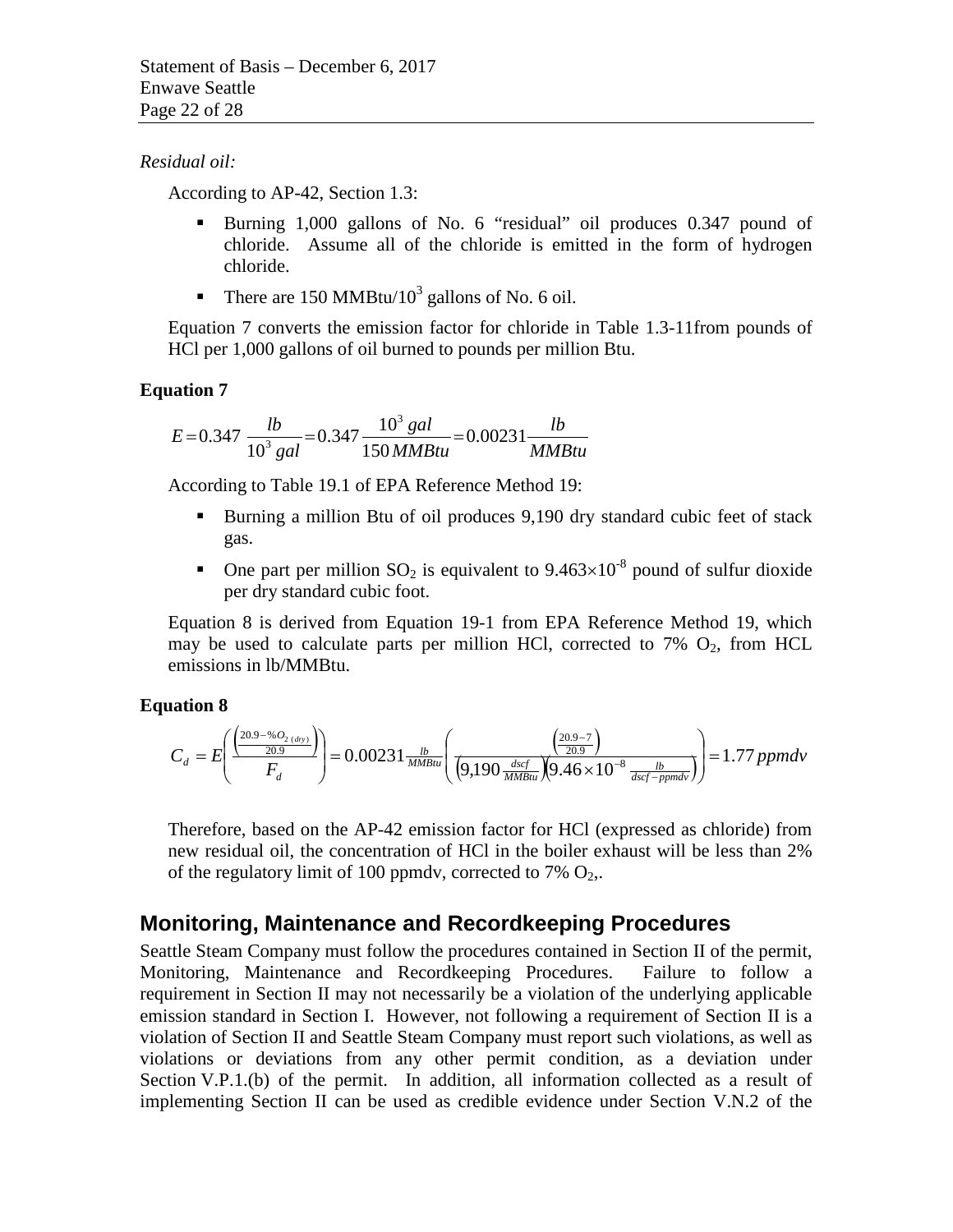permit. Reporting a permit deviation and taking corrective action does not relieve Seattle Steam Company from its obligation to comply with the underlying applicable requirement.

In determining the appropriate monitoring frequencies for monitoring identified in Section II.A of the permit, the Puget Sound Clean Air Agency considered several factors, including the following:

- 1) Seattle Steam Company compliance history and the likelihood of violating the applicable requirement;
- 2) The complexity of the emission unit including the variability of emissions over time;
- 3) The likelihood that the monitoring would detect a compliance problem;
- 4) The likely environmental impacts of a deviation;
- 5) Whether add-on controls are necessary for the unit to meet the emission limit;
- 6) Other measures that Seattle Steam Company may have in place to identify problems;
- 7) The type of monitoring, process, maintenance, or control equipment data already available for the emissions unit;
- 8) The technical and economic considerations associated with the range of possible monitoring methods; and
- 9) The type of monitoring found on similar emissions units.

EPA Region 10 expressed concern as to the adequacy of the chosen monitoring, maintenance and recordkeeping methods, particularly pertaining to the monitoring frequencies chosen. Meetings were held with EPA Region 10 in an effort to establish an acceptable procedure for determining the appropriate monitoring frequencies for the various monitoring methods. An agreement was reached that the Puget Sound Clean Air Agency would evaluate monitoring frequencies in accordance with the procedures and factors below:

- 1) Initial compliance;
- 2) Margin of compliance;
- 3) Variability of process and emissions;
- 4) Environmental impacts of problems; and
- 5) Technical considerations.

The permit requires Seattle Steam Company to conduct quarterly facility-wide inspections. These inspections are to include checking for prohibited activities under Section III of the permit and activities that require additional approval under Section IV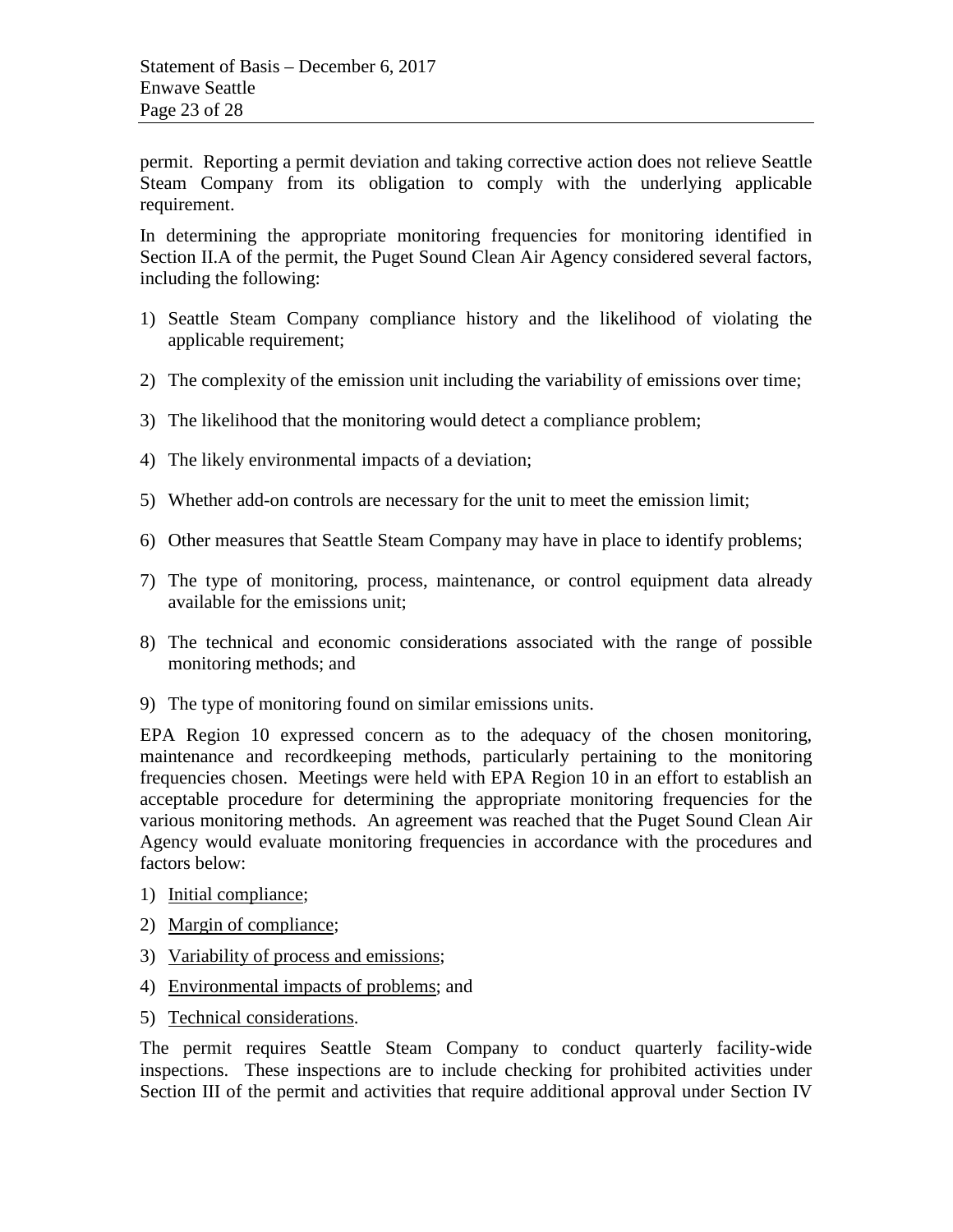of the permit, as well as checking for any "nuisance" odor bearing contaminants. The Puget Sound Clean Air Agency determined the frequency of these inspections after considering the potential for emissions, the lack of federally required monitoring, Seattle Steam Company in-house training practices, and similar factors. If problems are identified, Seattle Steam Company has the responsibility to not only correct the specific problem, but also to adjust the work practices and training to prevent future problems.

# **Prohibited Activities**

Some of the requirements Seattle Steam Company identified in the operating permit application are included in Section III as prohibited activities. The Puget Sound Clean Air Agency has listed these activities in this section to highlight that they cannot occur at the facility. Since these activities are prohibited, routine monitoring of parameters is not appropriate; however, the permit does require Seattle Steam Company to look for such activities during a routine facility-wide inspection.

Puget Sound Clean Air Agency Regulation I, Section 9.13 and WAC 173-400-040(7) contain similar requirements addressing concealment and masking of emissions. Although both requirements apply, the permit language has been simplified by grouping these requirements together.

# **Activities Requiring Additional Approval**

Some of the requirements Seattle Steam Company identified in the operating permit application are included in Section IV as activities that require additional approval. For new source review, the permit language has been simplified. Chapter 173-460 WAC and Puget Sound Clean Air Agency Regulation I, Article 6 New Source Review Programs require approval to construct, install, establish, or modify an air contaminant source. All these requirements apply, but the language in these requirements has been incorporated into one section to simplify the permit language. WAC 173-400-110 does not apply within Puget Sound Clean Air Agency's jurisdiction because the rule exempts areas that have a local program that is incorporated into the state implementation plan.

# **Standard Terms and Conditions**

This section contains the standard terms and conditions specifically listed in WAC 173- 401-620, as well as other conditions that apply to Seattle Steam Company.

Some of the requirements Seattle Steam Company identified in the operating permit application are included in Section V, Standard Terms and Conditions. This section also contains the standard terms and conditions specifically listed in WAC 173-401-620.

Section V.P.1.(b) of the permit requires Seattle Steam Company to report deviations of the permit to the Puget Sound Clean Air Agency, normally within 30 days after the end of the month. Section V.P.1.(e) of the permit requires that a responsible official certify all required reports at least once every six months. Seattle Steam Company may submit the certification with the report or certify all the reports submitted in the previous six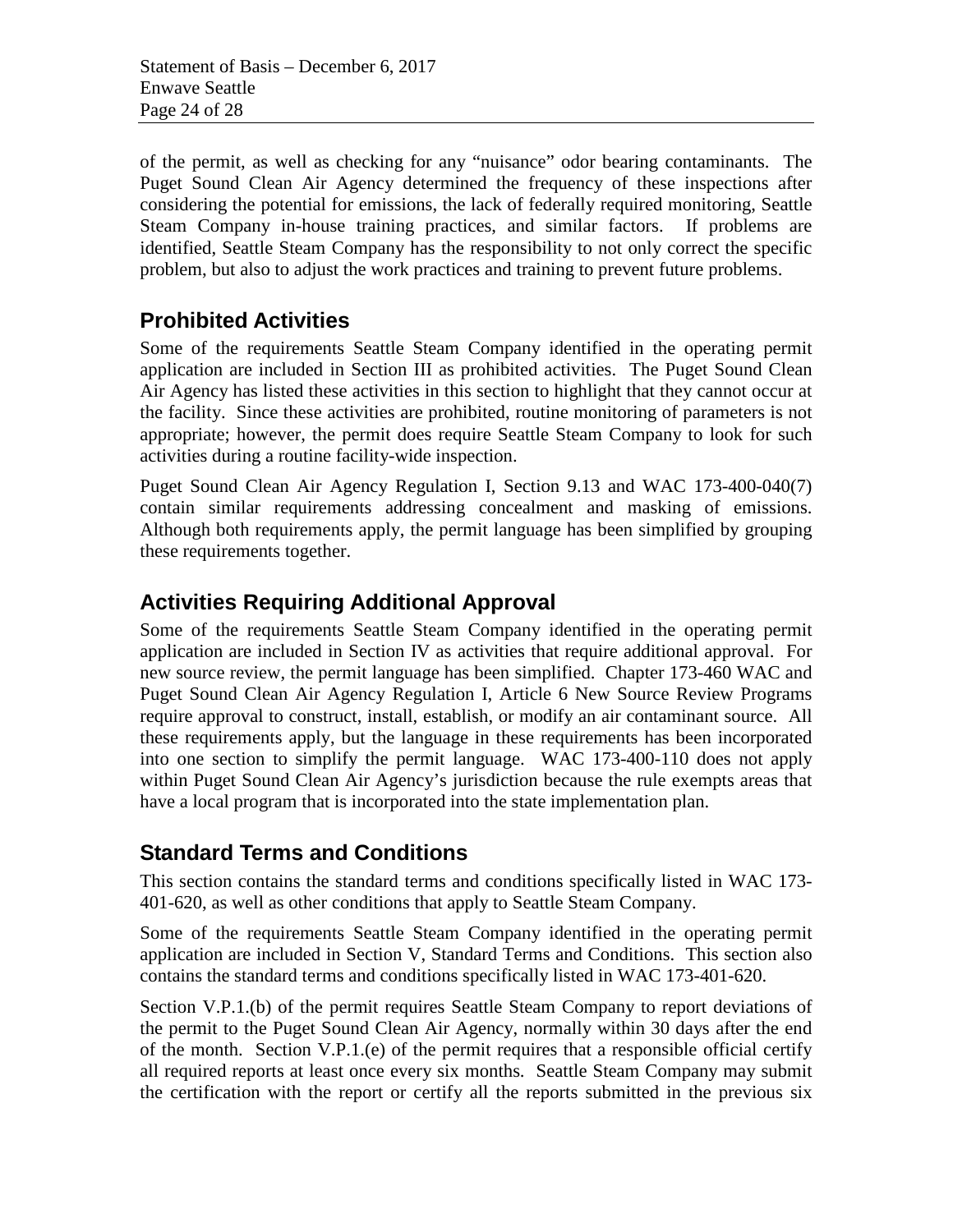months. For example, if Seattle Steam Company detected a deviation in January, it must report the deviation to the Puget Sound Clean Air Agency in February. A responsible official must certify the report according to WAC 173-401-520 at the time the report is submitted or any other time within six months of submitting the report.

If Seattle Steam Company does not detect any deviations to report for a six-month period, then Seattle Steam Company shall report that there were no deviations during the sixmonth period.

Section V.V of the permit requires Seattle Steam Company to comply with Section 112(r) Risk Management program of the EPA, as required in 40 CFR Part 68. Seattle Steam Company has certified that it does not use any 112(r) regulated substances in excess of the threshold quantities.

## **Insignificant Emission Units**

As of the date of permit issuance, the emission units listed below are defined as insignificant for the reasons indicated. Seattle Steam Company does not have to certify these emission units are in compliance with the generally applicable requirements listed in Section I.A. of this permit. [WAC 173-401-530(2)(d) and WAC 173-401-533]

| Unit                                        | <b>Basis for IEU Designation</b>               |
|---------------------------------------------|------------------------------------------------|
| Roadways                                    | WAC 173-401-530(1)(d)                          |
| Emergency diesel generators, 947 HP, 140    | Regulation I, Section 5.03(4), WAC 173-401-533 |
| gal/hr fuel consumption                     | (Ecology February 6, 1995 memo)                |
| Diesel storage tanks (250 gallons)          | WAC 173-401-533 $(2)(c)$                       |
| Hot water heaters, natural gas-fired, $<$ 5 | WAC 173-401-530(1)(c), WAC 173-401-            |
| MMBtu/hr heat input                         | 533(2)(e)                                      |
|                                             | WAC 173-401-533(2)(r)                          |
| Laboratory vent                             | WAC 173-401-532-9, WAC 173-401-533-3c          |
| Steam vents and leaks                       | WAC 173-401-532-87                             |
| Maintenance activities                      | WAC 173-401-532-6, 12, 33, 39, 55, 67, 69, 73, |
|                                             | 74, 88, WAC 173-401-533(2)(i)                  |
| Electrical equipment                        | WAC 173-401-532-118                            |
| Water treatment and conditioning            | WAC 173-401-532(4), WAC 173-401-532(2)(s)      |
| Office and related activities               | WAC 173-401-532-46, 48, 49, 79                 |

# **Obsolete Requirements**

The Puget Sound Clean Air Agency issued NOC Orders of Approval Nos. 106, 1066, 6517, and 7740 to Seattle Steam Company. The Puget Sound Clean Air Agency has determined that some of the approval conditions are now informational statements because they have already been complied with and, therefore, do not meet the criteria of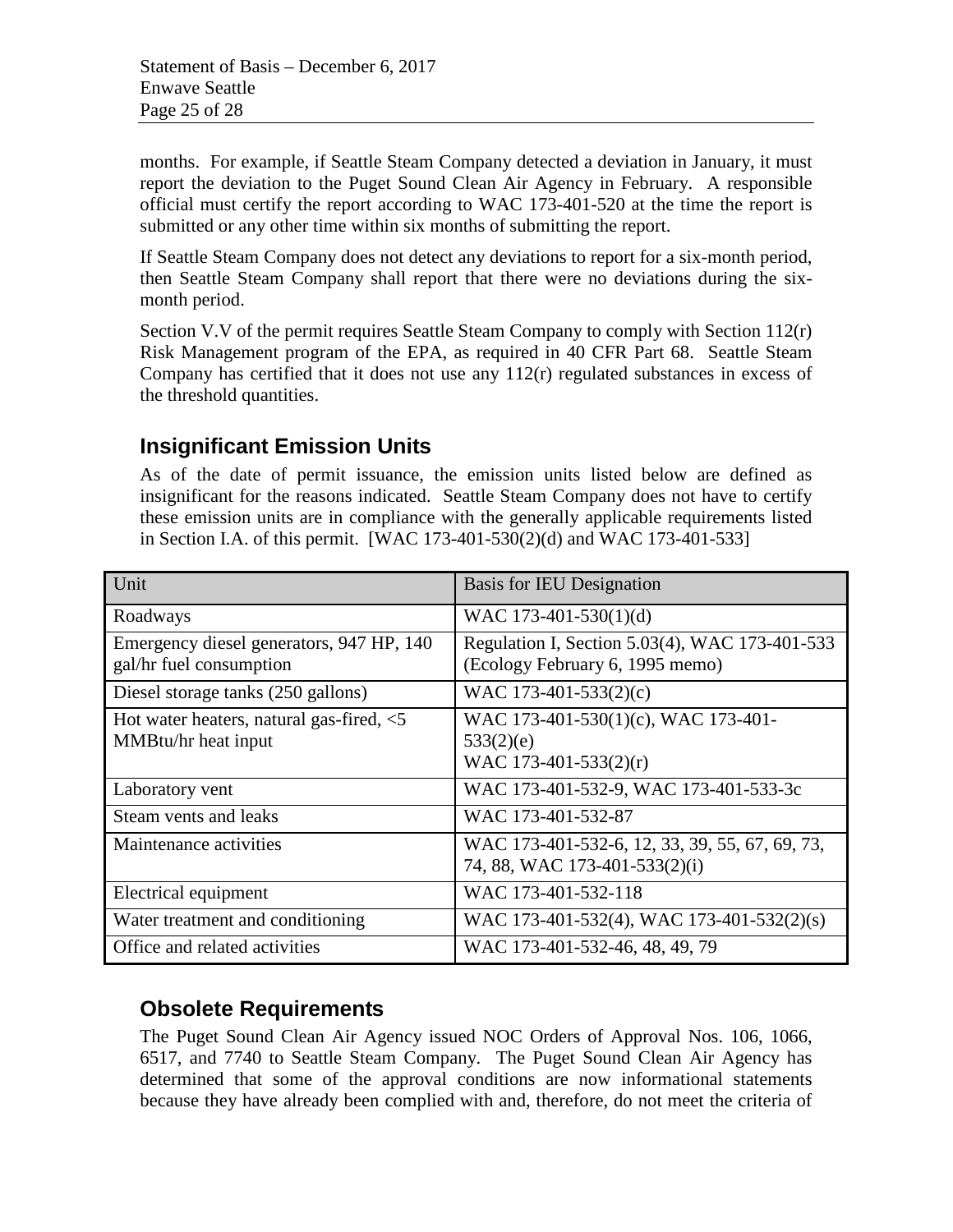being applicable requirements. Those approval conditions are described here and are not listed in the air operating permit.

Condition No. 9 of General Regulatory Order No. 7740, issued on September 9, 1999, supersedes and cancels General Regulatory Order No. 6517 issued on May 8, 1997.

Condition No. 4 of General Regulatory Order No. 7740, issued on September 9, 1999, required Seattle Steam Company to establish a correlation between stack opacity and exhaust concentrations of oxygen and combustibles, and to complete the study by February 29, 2000 and to submit results to the Puget Sound Clean Air Agency by March 17, 2000. Seattle Steam Company fulfilled this requirement by April 11, 2000.

## **Requirements Listed as "Inapplicable" by the Applicant but Not Accepted by Puget Sound Clean Air Agency**

## **Public Comments and Responses**

## *Public Notice*

A notice soliciting public comments about this draft air operating permit was published on March 27, 2002 in the Journal of Commerce and the Seattle Times. This message was posted on the Puget Sound Clean Air Agency web site:

**Seattle Steam Permit #13786 Posted online: 3-25-2002 | Opens: 3-27-2002 | Closes: 4-26-2002**

- Overview
	- o Puget Sound Clean Air Agency is seeking comments on a draft Air Operating Permit for Seattle Steam Company, located at 1319 Western Avenue in Seattle, Washington 98101. Seattle Steam Company is a steam supply company that releases oxides of nitrogen, carbon monoxide, sulfur dioxide, and particulate matter to the outside air. This draft Air Operating Permit compiles existing air quality requirements into one document and establishes monitoring and recordkeeping to ensure compliance with those requirements. The permit does not affect the type or quantity of air emissions from the facility, and does not authorize any increase in emissions above that already allowed.
- Files available for viewing/downloading as [PDF files:](http://www.pscleanair.org/howto/accessibility.shtml#adobe_acrobat_reader)
	- o [Public Notice](http://www.pscleanair.org/news/permits/13786-pn.pdf) [PDF, 72KB]
	- o [Statement of Basis](http://www.pscleanair.org/news/permits/13786-dsob.pdf) [PDF, 262KB]
	- o [Draft Air Operating Permit](http://www.pscleanair.org/news/permits/13786-daop.pdf) [PDF, 372KB]
- Technical contact information:
	- o [Alan Butler](http://www.pscleanair.org/howto/staffdir.shtml#AlanButler)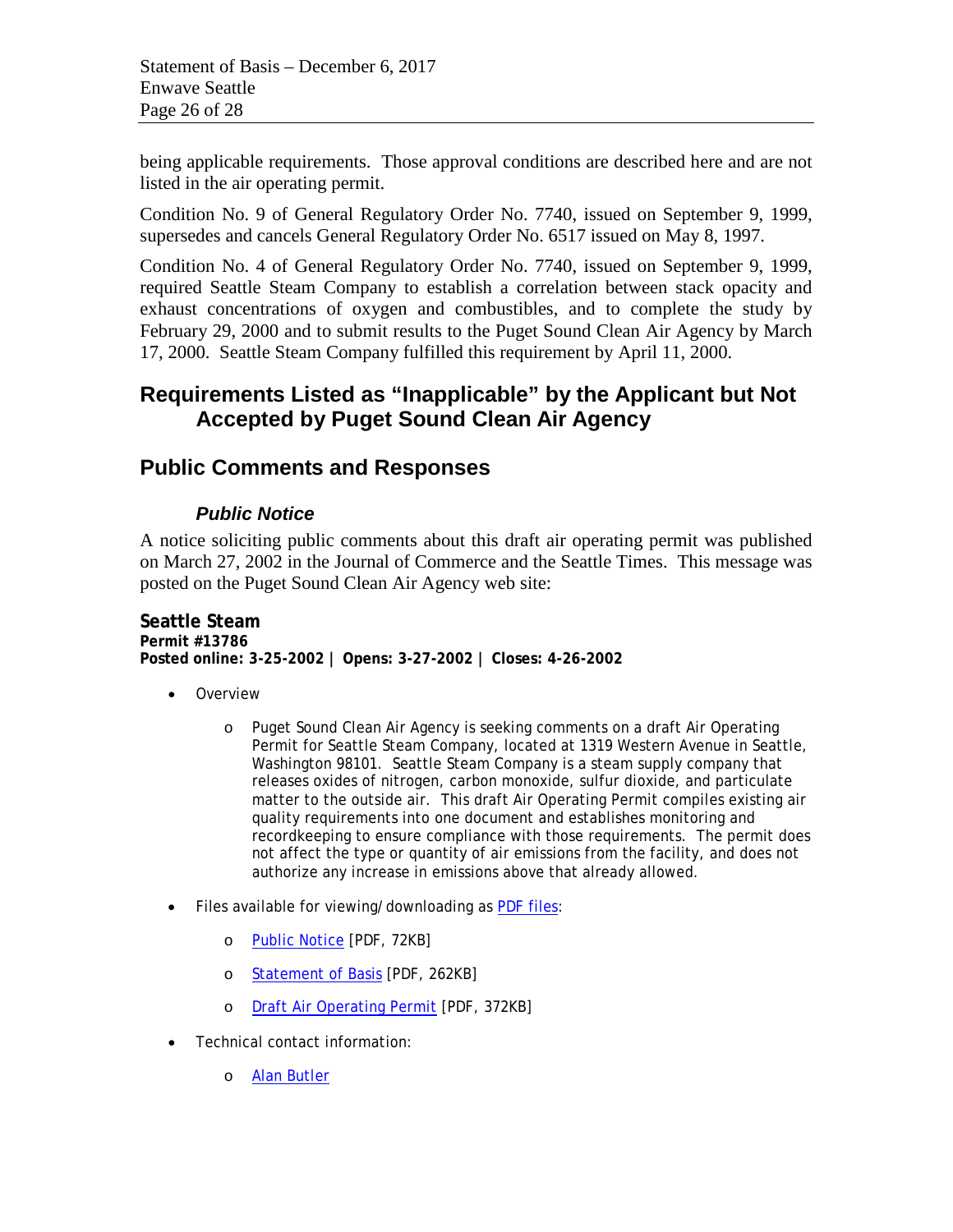- General agency contact info:
	- o [Find our offices](http://www.pscleanair.org/howto/ouroffice.shtml)
	- o [Main agency numbers](http://www.pscleanair.org/howto/agencynumbers.shtml)

#### *Comments Received*

#### **EPA Region X:**

*Comment:*



*Puget Sound Clean Air Agency Response:* 

No response necessary.